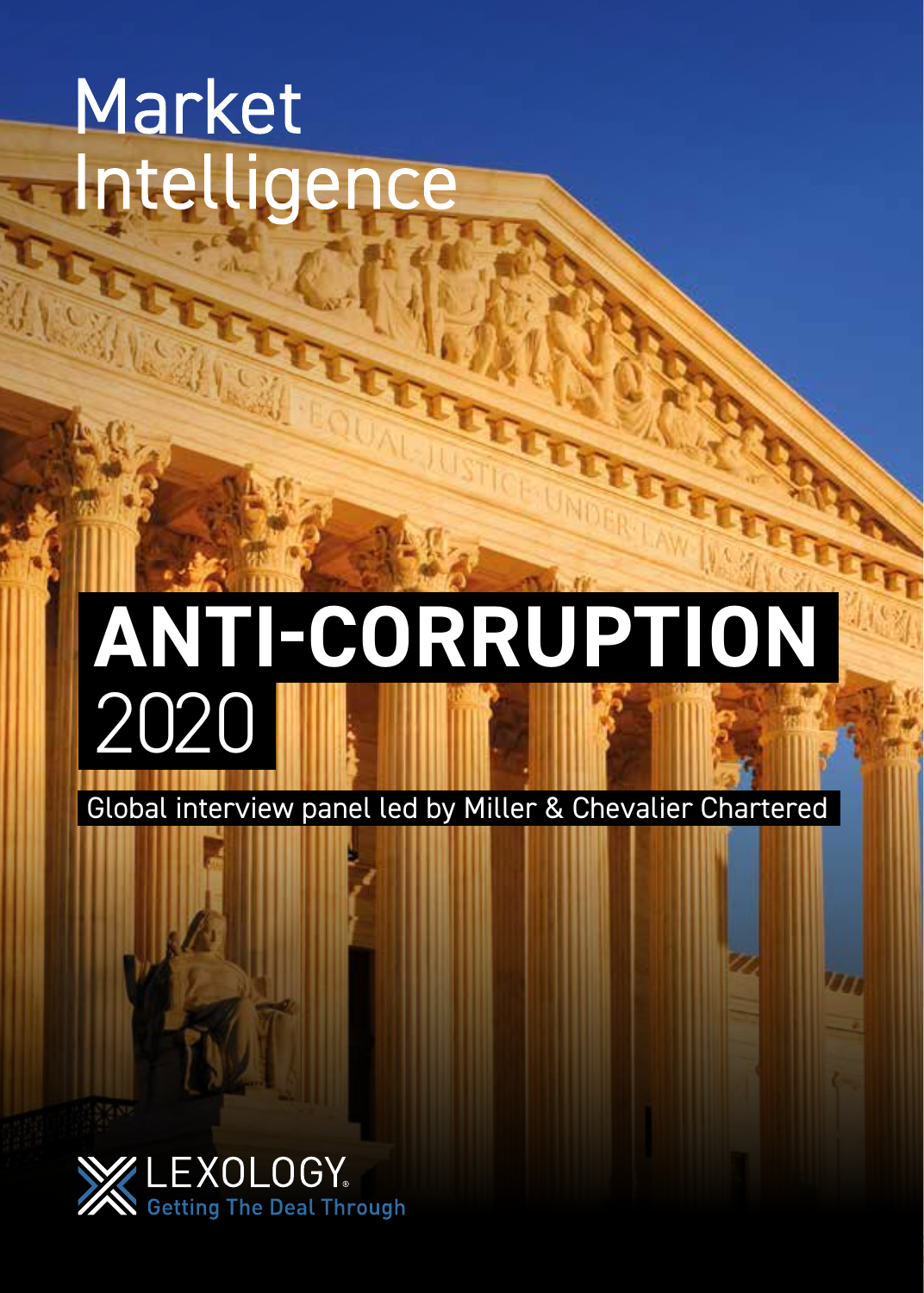

Publisher Edward Costelloe edward.costelloe@lbresearch.com

Subscriptions Claire Bagnall claire.bagnall@lbresearch.com

Senior business development manager Adam Sargent adam.sargent@gettingthedealthrough.com

Business development manager Dan Brennan dan.brennan@gettingthedealthrough.com

#### Published by

Law Business Research Ltd Meridian House, 34-35 Farringdon Street London, EC4A 4HL, UK

Cover photo: shutterstock.com/g/ orhancam

This publication is intended to provide general information on law and policy. The information and opinions it contains are not intended to provide legal advice, and should not be treated as a substitute for specific advice concerning particular situations (where appropriate, from local advisers).

No photocopying. CLA and other agency licensing systems do not apply. For an authorised copy contact Adam Sargent, tel: +44 20 3780 4104

> © 2020 Law Business Research Ltd ISBN: 978-1-83862-372-2

Printed and distributed by Encompass Print Solutions

### **Anti-Corruption** 2020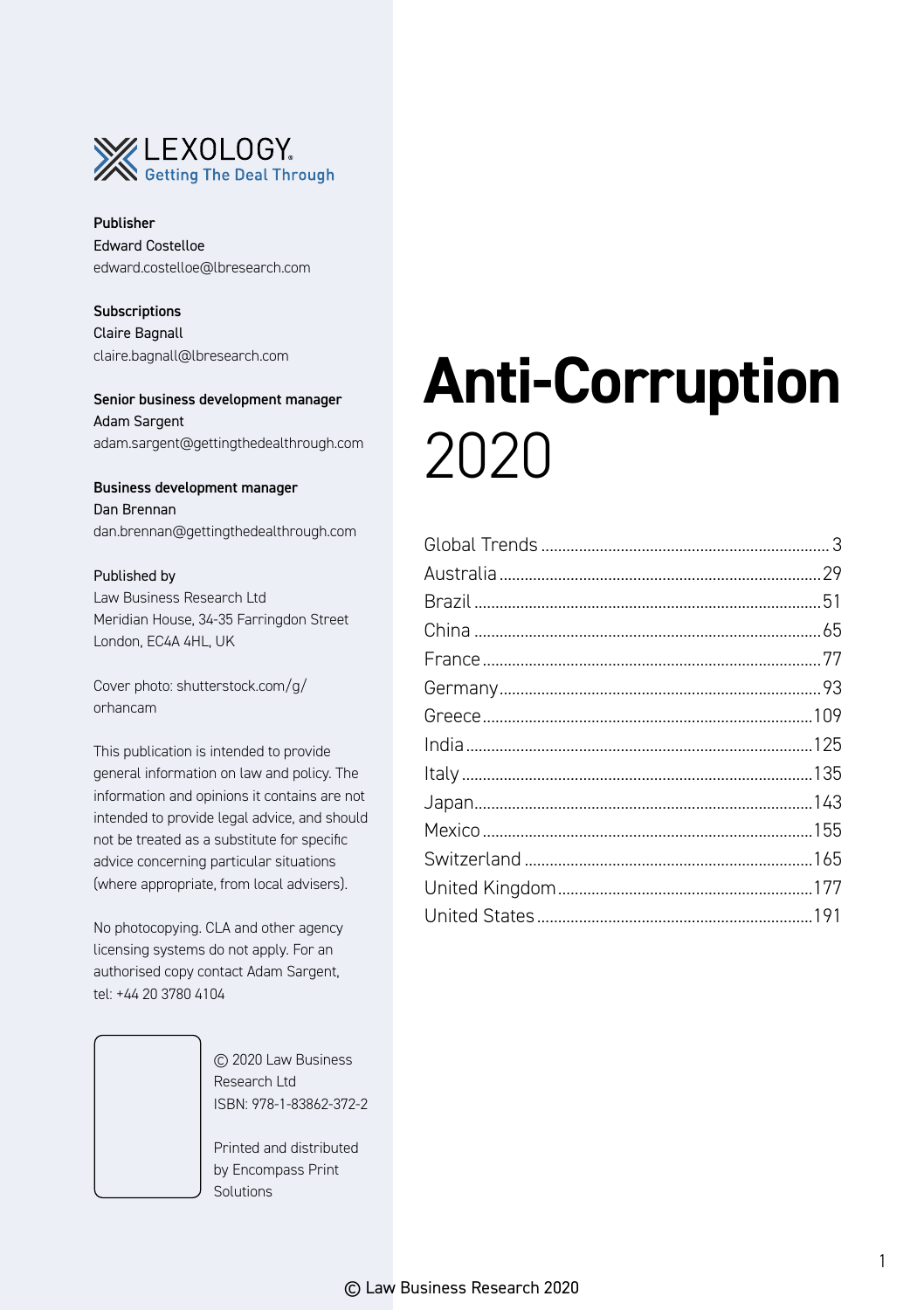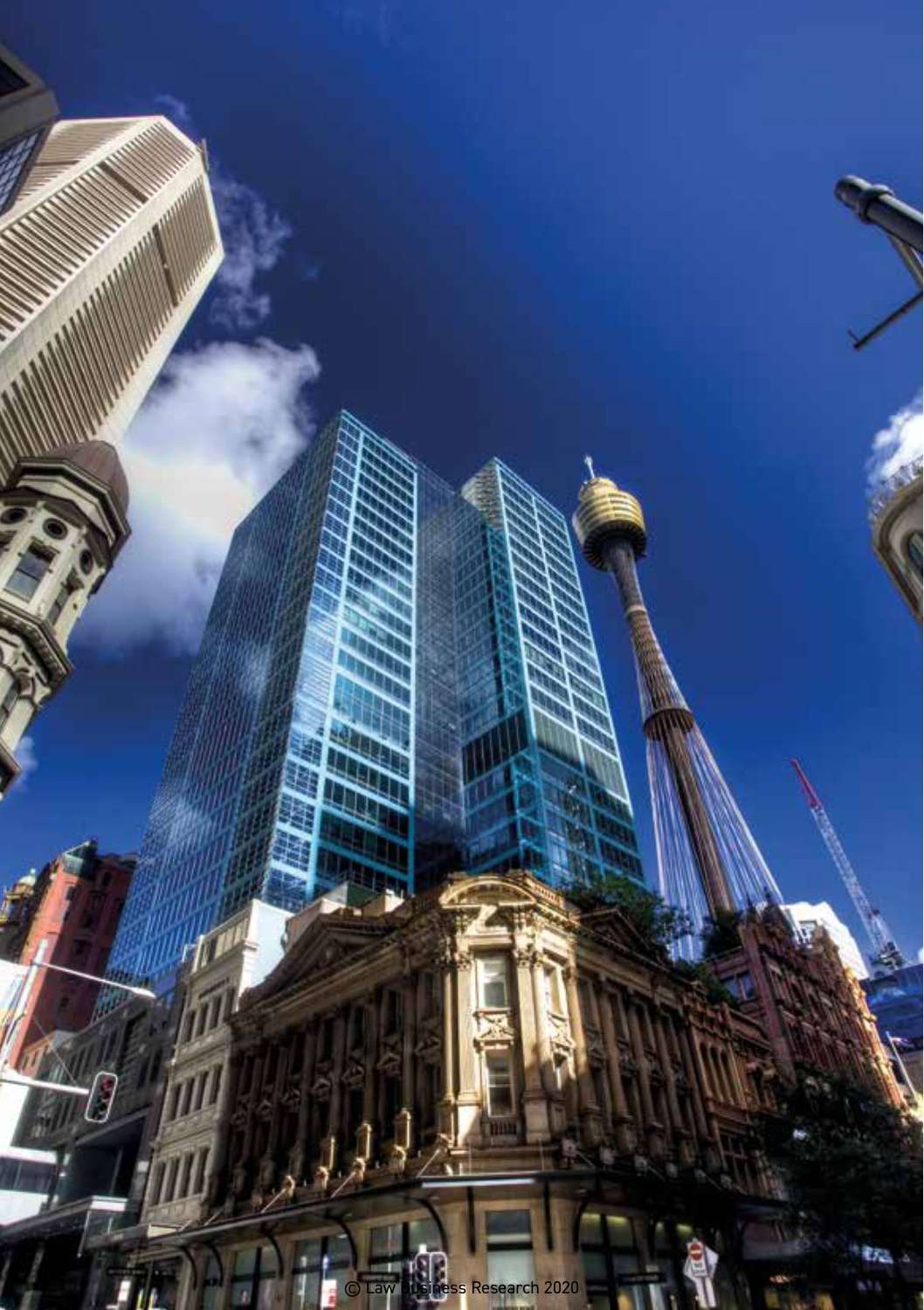## **Australia**

Dennis Miralis is a leading Australian defence lawyer at Nyman Gibson Miralis who specialises in international criminal law, with a focus on complex multi-jurisdictional regulatory investigations and criminal prosecutions. His areas of expertise include bribery and corruption, global tax investigations, anti-money laundering, Interpol and extradition, and mutual legal assistance law.

Dennis advises individuals and companies under investigation for suspected breaches of anti-bribery and corruption law both locally and internationally. He has extensive experience in dealing with international and local enforcement agencies, including the Federal Bureau of Investigation, the Securities and Exchange Commission, the Internal Revenue Service, the Serious Fraud Office, the Australian Federal Police and the Commonwealth Director of Public Prosecutions. Locally, he has extensive experience in advising and acting in Independent Commission Against Corruption matters.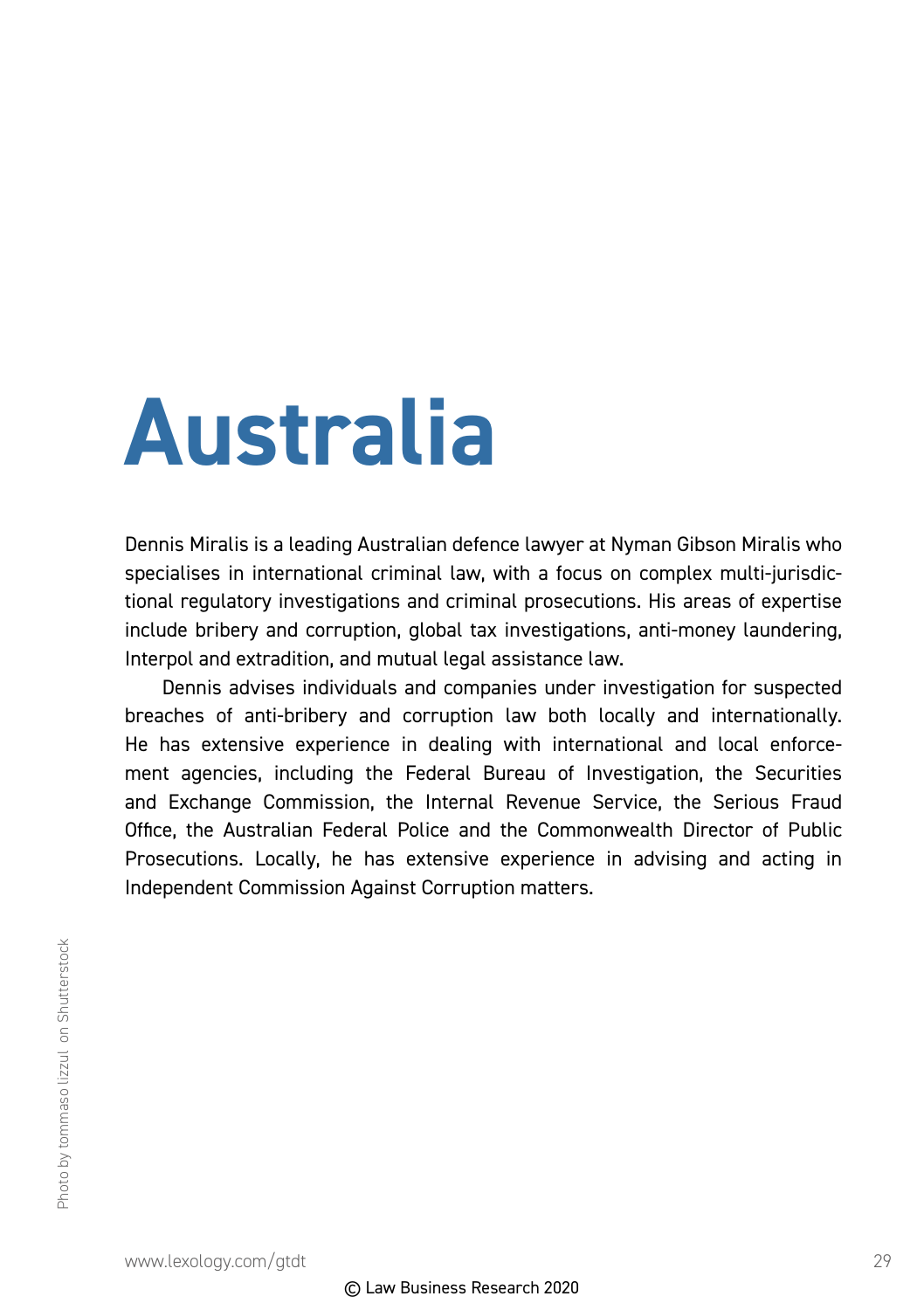#### 1 What are the key developments related to anti-corruption regulation and  $\mid$  investigations in the past vear in your jurisdiction, and what lessons can  $\mid$ compliance professionals learn from them?

Since 1999, Australia has been a signatory to the Organisation for Economic Co-operation and Development (OECD) Convention on Combating Bribery of Foreign Officials in International Business Transactions. Since 2003, Australia has also been a signatory to the United Nations Convention against Corruption. These international agreements are complementary and mutually reinforcing.

The 2017 OECD Anti-Bribery Corruption Convention Phase 4 Australian Monitoring Report triggered a number of proposed legislative and investigative reforms in the area of anti-corruption enforcement and compliance in Australia. Some of these changes have recently come into effect; others are expected to commence in the near future.

While the OECD Monitoring Report acknowledges the substantial steps taken by Australian authorities in combating foreign bribery and corruption, it also highlighted Australia's historically low number of foreign bribery prosecutions, when considered against other OECD members.

Key recommendations from the report emphasise the need for Australia to:

- reduce the risk of the Australian real estate sector being used to launder the proceeds of foreign bribery;
- ensure that Australian authorities have adequate resources to effectively enforce the offence of foreign bribery;
- take a proactive approach to the investigation and prosecution of companies for foreign bribery offences; and
- strengthen whistle-blower protections in the private sector.

In December 2019, Australia submitted its Phase 4 follow-up report to the OECD. The OECD Working Group has acknowledged that since the 2017 Monitoring Report, Australia has deployed efforts to address a number of recommendations. Significantly it was acknowledged that Australia made progress in its efforts to enhance detection on foreign bribery but concern was again expressed about the continued low level of foreign bribery enforcement in the jurisdiction.

Transparency International's 2018 Exporting Corruption Report ranked Australia as having moderate enforcement of corruption bribery. The classification ultimately indicates an insufficient level of overall regulation and deterrence in the jurisdiction. Transparency International's 2019 survey placed Australia as one of the top performers in the Asia-Pacific region. However, the report also highlighted the overall deficiencies in the region's ability to effectively control corruption. Transparency International is yet to publish updates for the 2019–2020 period.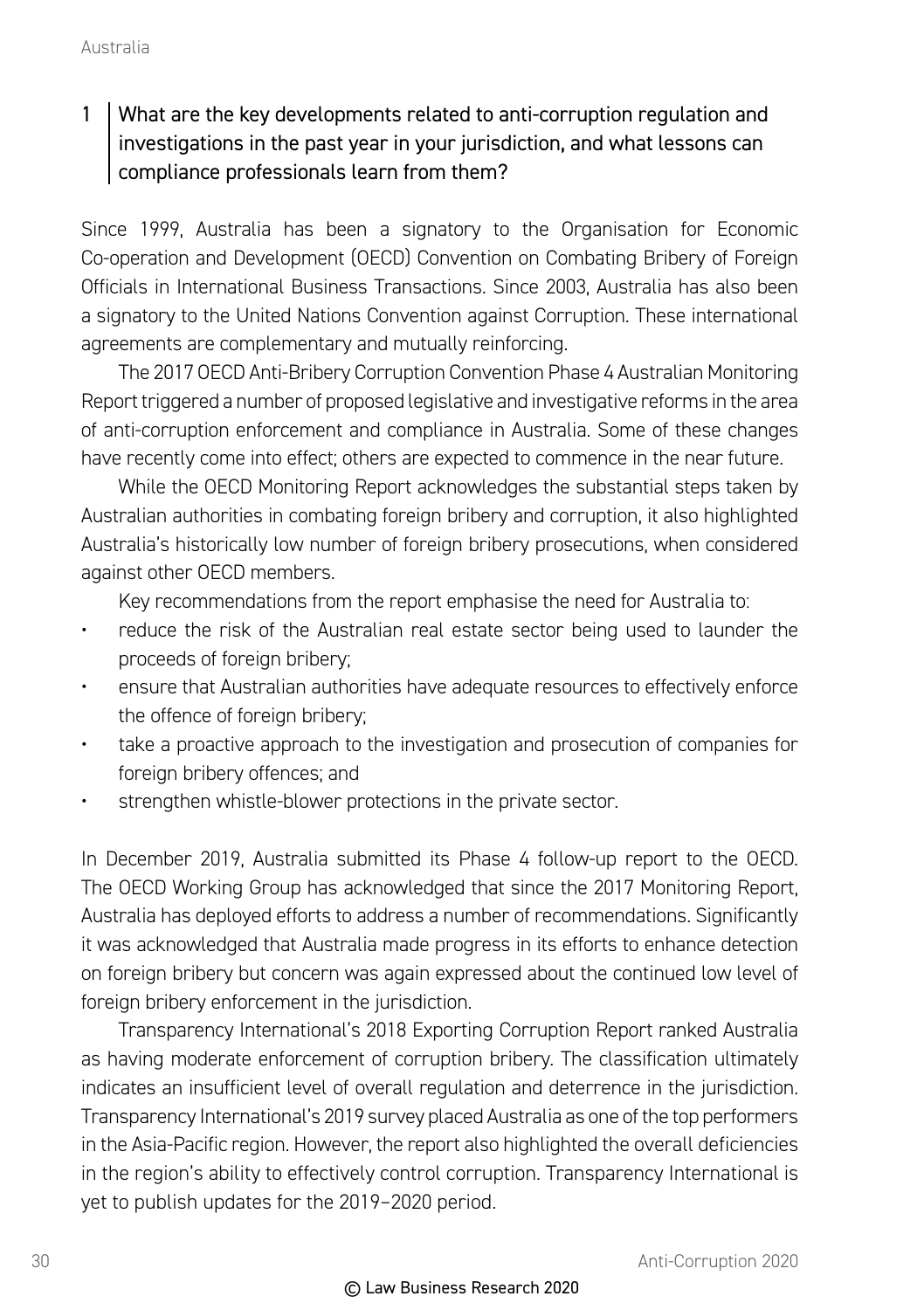

When considering these recommendations, it is also important to note that since the commission of the original OECD report, a number of prominent foreign bribery prosecutions have now been brought to public attention. In the lifting of long-standing court suppression orders on 28 November 2018, information relating to the successful prosecution of companies Note Printing Australia Limited and Securency International Pty Ltd became publicly available for the first time. Between 2012 and 2018, both companies, as well as executives, employees and agents of the companies, were convicted and sentenced for foreign bribery offences. Both companies were subsidiaries for the Reserve Bank of Australia and were involved in the manufacture and supply of polymer banknotes, which were used in Australia and sold internationally. The core offending conduct involved the payment of Indonesian and Malaysian agents engaged to assist in obtaining contracts with foreign banks. The conduct detected occurred in Indonesia, Malaysia, Vietnam and Nepal.

Similarly, brothers Ibrahim and Mamdouh Elomar were recently sentenced to periods of imprisonment for foreign bribery offences involving Iraqi officials, following a sentence appeal to the Court of Criminal Appeal in October 2018. These examples would suggest the 'tide is turning' to a degree in relation to the effective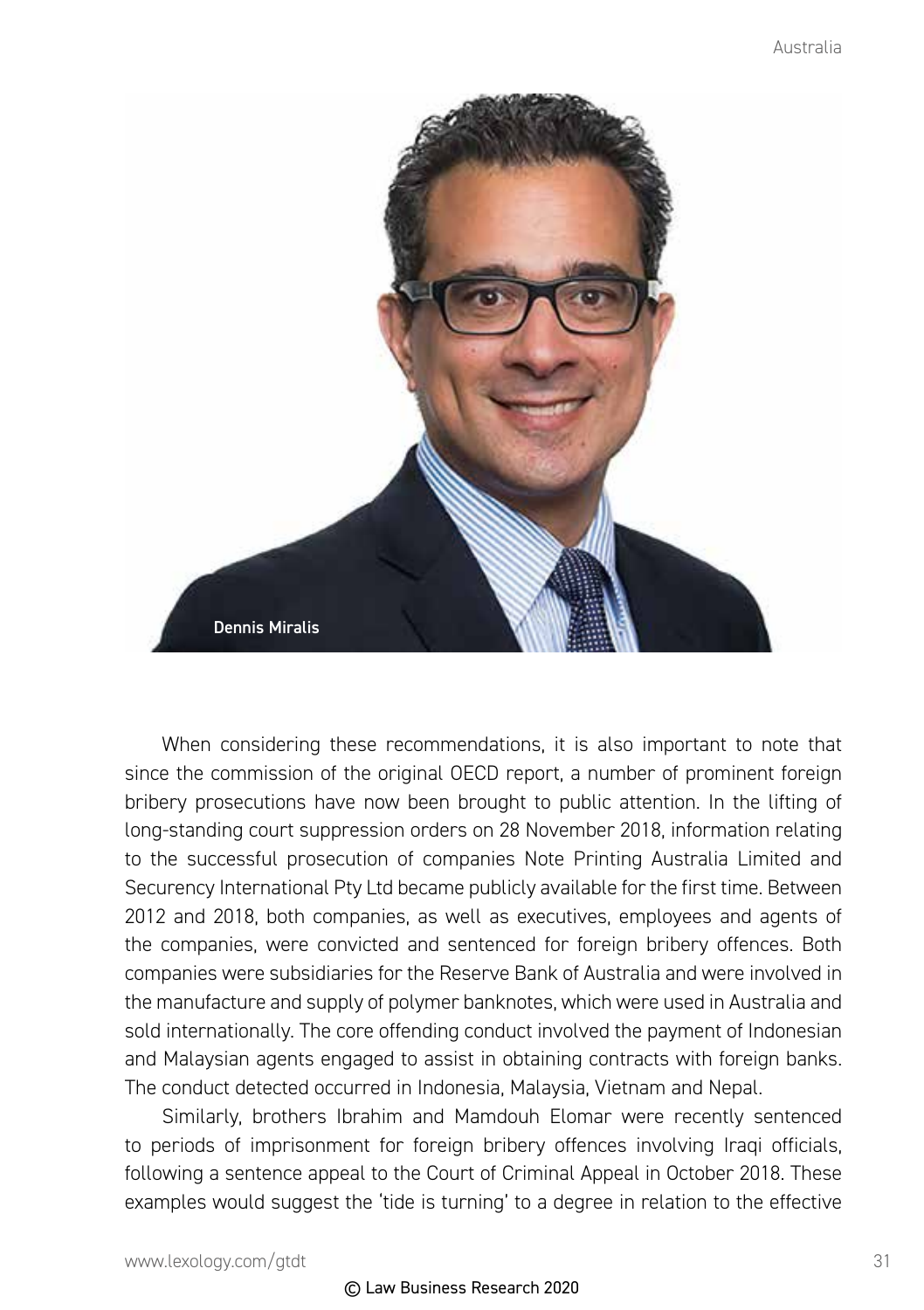

investigation and prosecution of foreign bribery offences in Australia. Foreign bribery and transnational corruption offences are, by nature, difficult to detect. These offences present significant obstacles for law enforcement bodies to overcome prior to completion of a successful prosecution. Reasons for this include the fact that commonly neither the provider nor the recipient of a bribe is likely to disclose the offence. Both parties will often go to great lengths to mask or conceal the corrupt activity, which is often closely linked to non-corrupt, legitimate business activity. In an effort to obscure corrupt practices, illicit funds are often placed, layered and integrated into legitimate financial markets using money-laundering typologies. Unlike many other serious offences, there is rarely an easily identifiable victim of foreign bribery who is willing to come forward and report the crime. Witnesses to such offences often reside outside Australia's jurisdictional limits and may be reluctant to provide assistance in criminal proceedings conducted in Australia. For these reasons it is not uncommon for a foreign bribery case, including investigation and prosecution phases, to take in excess of five years.

The recent law enforcement successes evidenced by the Note Printing, Securency International and Elomar prosecutions are likely attributable in part to the prior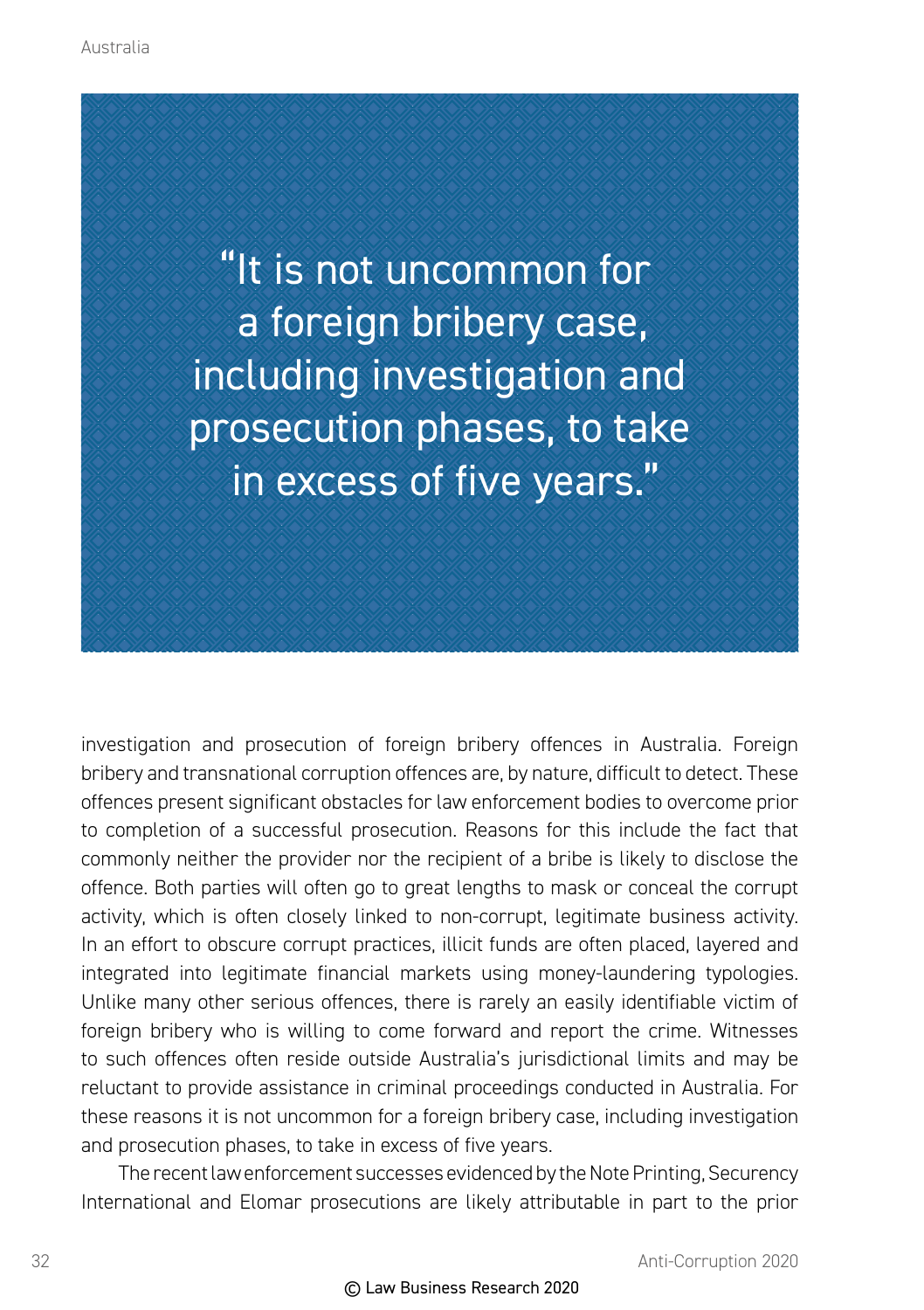establishment of the Australian Federal Police-led (AFP) Fraud and Anti-Corruption Centre (FAC). The interagency approach utilised by the FAC is expected to result in comparable headway in addressing foreign bribery and corruption offences in the near future.

Recently, the AFP has received additional funding to assist dedicated foreign bribery investigative teams and an additional fraud and anti-corruption team. The Commonwealth Director of Public Prosecutions (CDPP), whose primary role is to prosecute offences against Commonwealth law such as foreign bribery, has also recently been consulted in relation to legislative reform in this area. The AFP does not operate independently to combat bribery or corruption. The domestic 'wholegovernment' approach adopted to combat such offences, as well as increased levels of international collaboration, is detailed under question 4 below.

One example is the legislative reforms to foreign bribery offence provisions currently being considered by the Australian Parliament as part of the Crimes Legislation (Combatting Corporate Crime) Bill 2019. While comparable legislative change was considered in 2017, the proposed reforms under the 2019 bill include the introduction of a new corporate offence for failing to prevent foreign bribery. On commencement, the new offence will apply to a corporation in the event an 'associate' of the body corporate commits an offence under section 70.2 of the Criminal Code for the profit or gain of the corporation. The term 'associate' is defined under the proposed bill as an officer, employee, agent, contractor, subsidiary or controlled entity of the person or company. It is also proposed that the definition of 'foreign public official' is expanded to include candidates for public office. Significantly, under the new offence, corporate criminal liability will be 'strict' or automatic and apply regardless of whether the employees involved are convicted.

However, a defence will be available to companies where it can be proven that adequate procedures were in operation to prevent and detect foreign bribery. Stated broadly, the aim of the proposed amendments is to remove perceived undue impediments to successful investigation and prosecution of foreign bribery offending in Australia.

A further key development is the introduction of the Treasury Laws Amendment (Enhancing Whistleblower Protections) Bill 2017, which received assent on 19 March 2019. The revised whistle-blower regime is an important step towards improving corporate whistle-blower protections in Australia. The amending act makes it a requirement for companies to have formal whistle-blower policies and make such policies available to officers and employees. The act offers protection from criminal, civil and administrative liability for whistle-blowers who provide relevant disclosures to an eligible Commonwealth agency. The act also makes it an offence for a person to whom a qualifying disclosure is made to disclose confidential information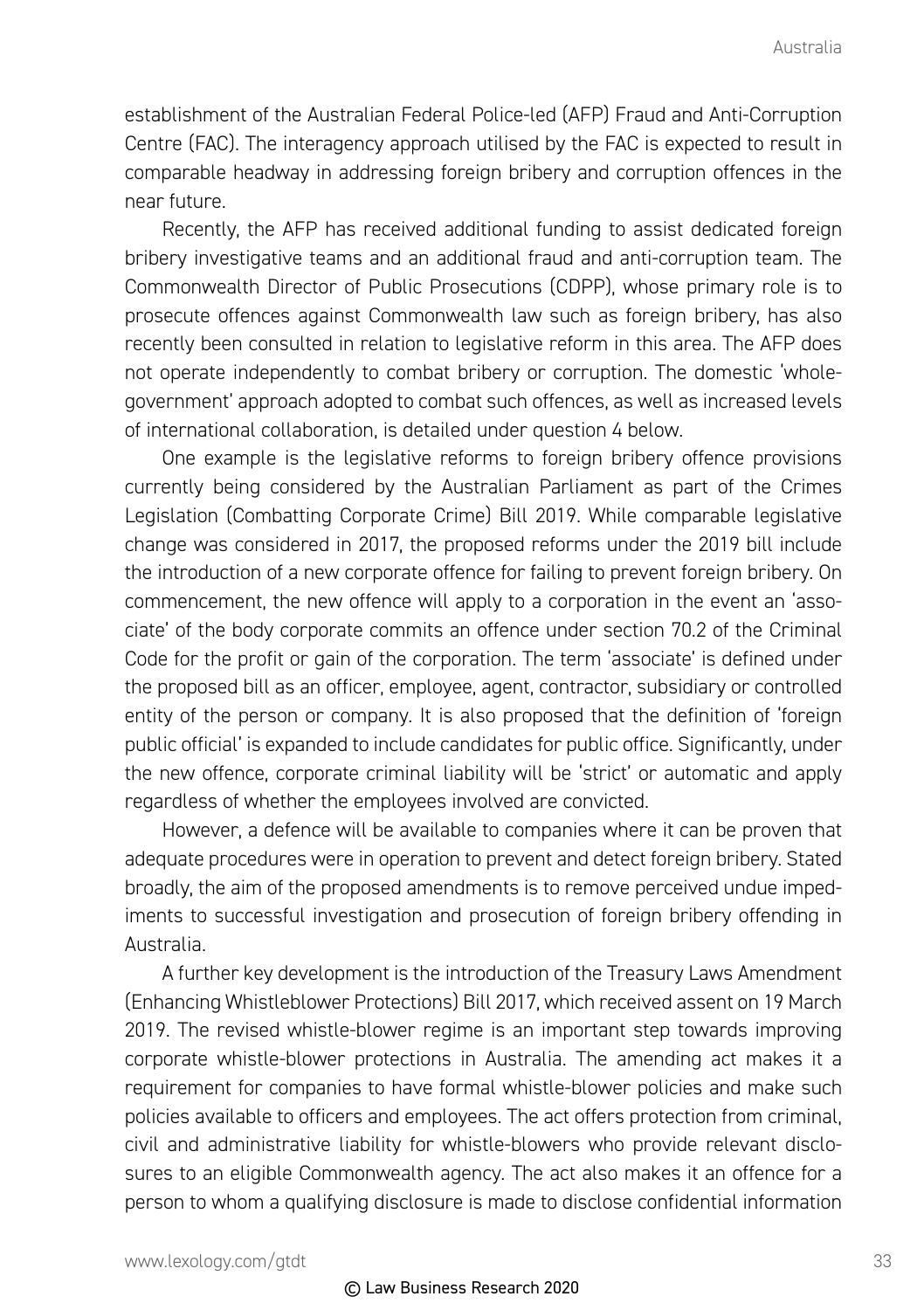obtained in the disclosure, including identity of the whistle-blower. The increase in protections, including immunities, to whistle-blowers will further assist law enforcement in detecting future instances of foreign bribery and corruption. A large proportion of foreign bribery schemes are already detected through self-reporting and internal disclosure.

The AFP and the CDPP have recently released a joint guideline clarifying the principles and process that apply to corporations who self-report conduct involving a suspected breach of foreign bribery offence provisions. This is suggestive of an increased reliance on self-reporting in combating foreign bribery and corruption offences, as well as an acknowledgement of the public utility of self-reporting.

#### 2 What are the key areas of anti-corruption compliance risk on which companies operating in your jurisdiction should focus?

Given the shifting legislative and investigative landscape highlighted above, there are a number of risks or 'red flags' that companies would be well advised to be aware of in regard to foreign bribery and corruption. The reforms signal a shift in onus with an increased need for companies to adopt a proactive, risk-based approach to compliance. Failure to do so can expose companies to criminal charges in the event a company associate engages in foreign bribery, even in circumstances unknown to the corporation.

In a white paper recently published by TRACE International, specific examples of situations that may signal a heightened risk of foreign bribery are identified. Even after internal safeguards have been established, the need to conduct due diligence when dealing with third-party intermediaries is stressed in the report.

Factors that will affect the level of risk include:

- whether a company uses intermediaries;
- the control a company has over its subsidiaries, including foreign subsidiaries;
- whether a company is operating in multiple jurisdictions; and
- the prevalence of corruption in jurisdictions that the company operates in.

Transparency International provides an annual Corruption Perceptions Index, which ranks 180 countries and territories by their perceived levels of public sector corruption. This index provides a useful guide to assess risk and ultimately avoid corruption when conducting business in high-risk jurisdictions.

Australian anti-bribery and corruption laws, including the proposed revisions, present a complex management challenge for Australian companies operating in multiple jurisdictions within the global marketplace. Foreign bribery offences apply extraterritorially and can result in serious penalties including imprisonment. A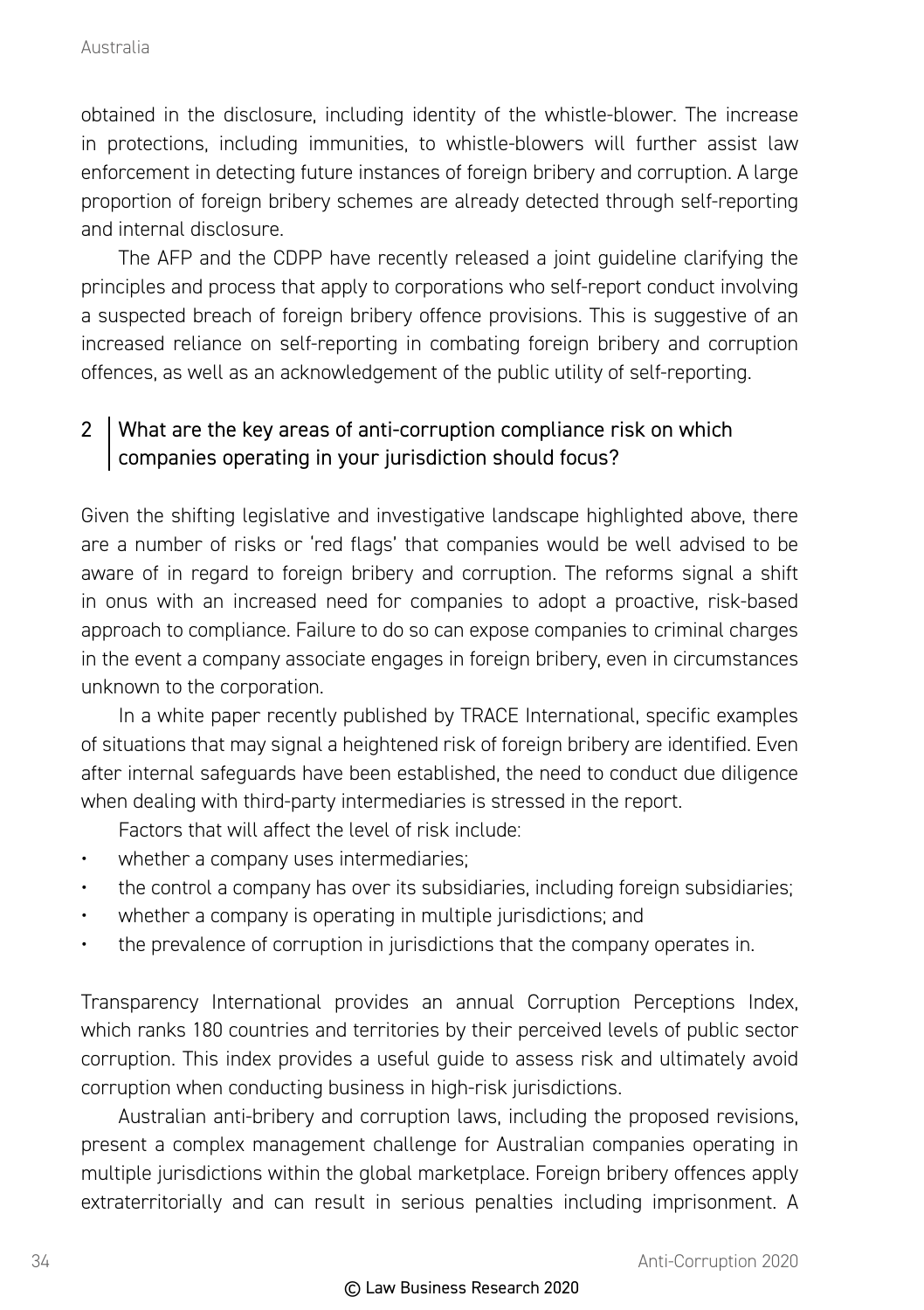

number of common red flags for foreign bribery exist when dealing with third-party intermediaries, and companies would be best advised to acknowledge and take appropriate action in response to such warning signs. These indicators represent a variety of different risks across a range of severity levels and are situations that should raise heightened suspicion for companies. These indicators include:

- the intermediary having government links or links with politically exposed persons;
- a history of criminal convictions or a criminal record held by employees of an intermediary;
- evidence that the intermediary has inadequate controls or a lack of effective anti-bribery policies in place;
- suspicious circumstances including a lack of clear expertise in the relevant industry or unusual payment or compensation practices;
- a lack of transparency relating to true ownership or complex structures that appear to obscure beneficial ownership; and
- any other evidence of falsification or forgery on the part of the intermediate.

#### © Law Business Research 2020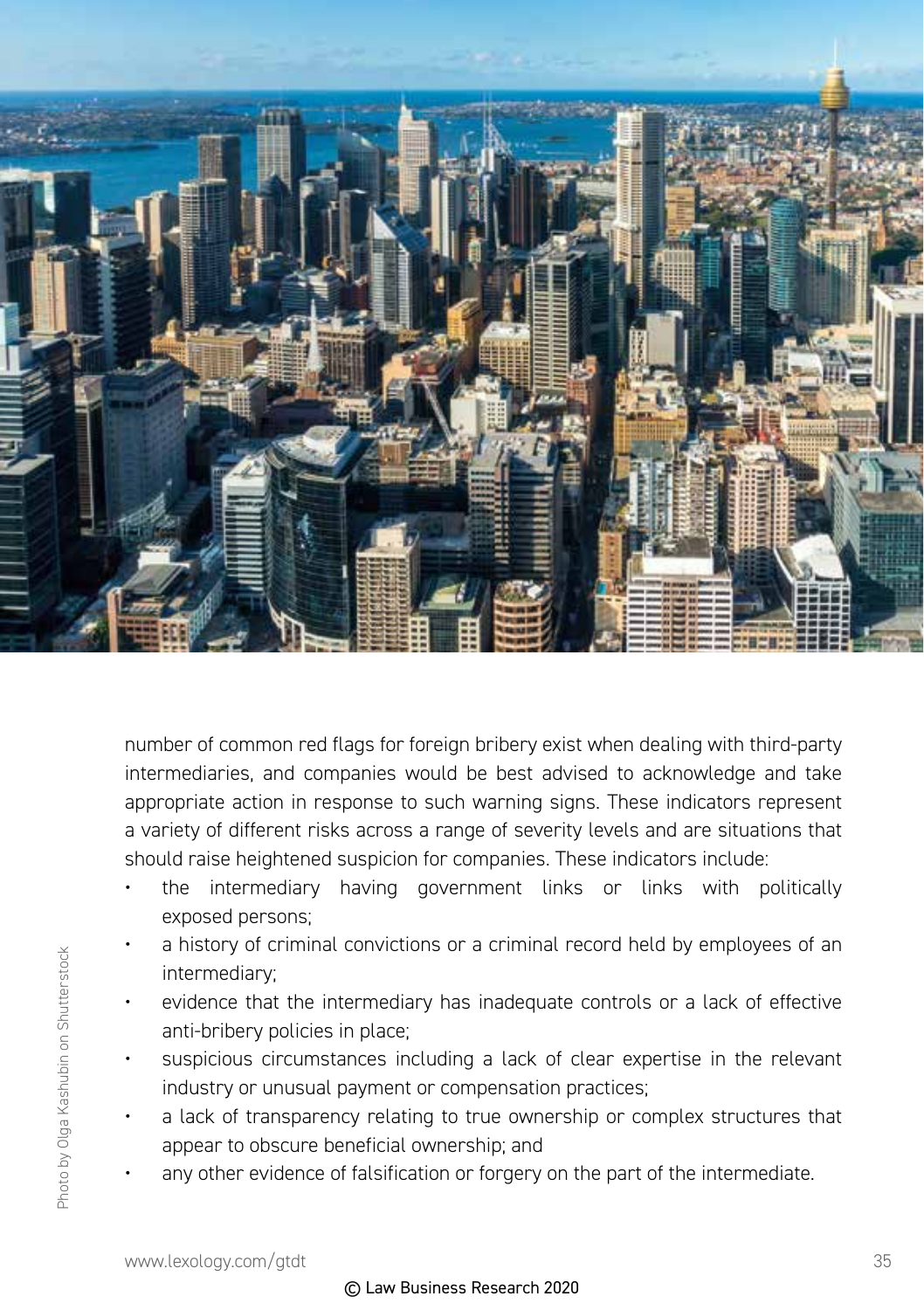The proposed legislative changes discussed above will undoubtedly alter Australia's foreign bribery and anti-corruption landscape. In addition to checks relating to external parties, companies and compliance, professionals should respond proactively by way of increased diligence and appropriate internal policy reforms.

Anti-bribery risk assessments should be performed for all company associates. Risk assessment and due diligence procedures should be documented to create a clear audit trail in the event of incident or investigation. In light of the proposed reforms, it is expected that future investigations will place an increased emphasis on examining whether companies have facilitated a 'culture of compliance' hostile to bribery or comparable corrupt practices.

#### $3 \mid$  Do you expect the enforcement policies or priorities of anti-corruption authorities in your jurisdiction to change in the near future? If so, how do you think that might affect compliance efforts by companies or impact their business?

The Australian government is considering options to facilitate a more effective and efficient response to corporate crime by encouraging greater self-reporting by companies. A key component in this area is the proposed introduction of a deferred prosecution agreement (DPA) scheme under the Crimes Legislation (Combatting Corporate Crime) Bill 2019.

The pros and cons of introducing DPAs have been considered in some detail by the Attorney-General's Department in its related public consultation paper. While the scope of any implemented DPA scheme may eventually cover a wide variety of criminal conduct, the proposed scheme is initially intended to be reserved for 'serious corporate crime', including fraud, bribery and money laundering. Although it remains unclear as to the exact form a DPA scheme would take in Australia, a DPA is essentially an agreement negotiated between a prosecutor and a corporate defendant, similar to a 'plea deal'. Offered at the discretion of the prosecution, a DPA would offer the deferral of a prosecution in exchange for compliance with a number of terms and conditions, which may include:

- full cooperation with any ongoing investigation;
- the admission of agreed facts;
- the implementation of an internal programme to promote and ensure future legal compliance; or
- the payment of a fine or penalty.

If the terms of the DPA are breached, it follows that the prosecution can reopen and proceed with the case subject to the DPA.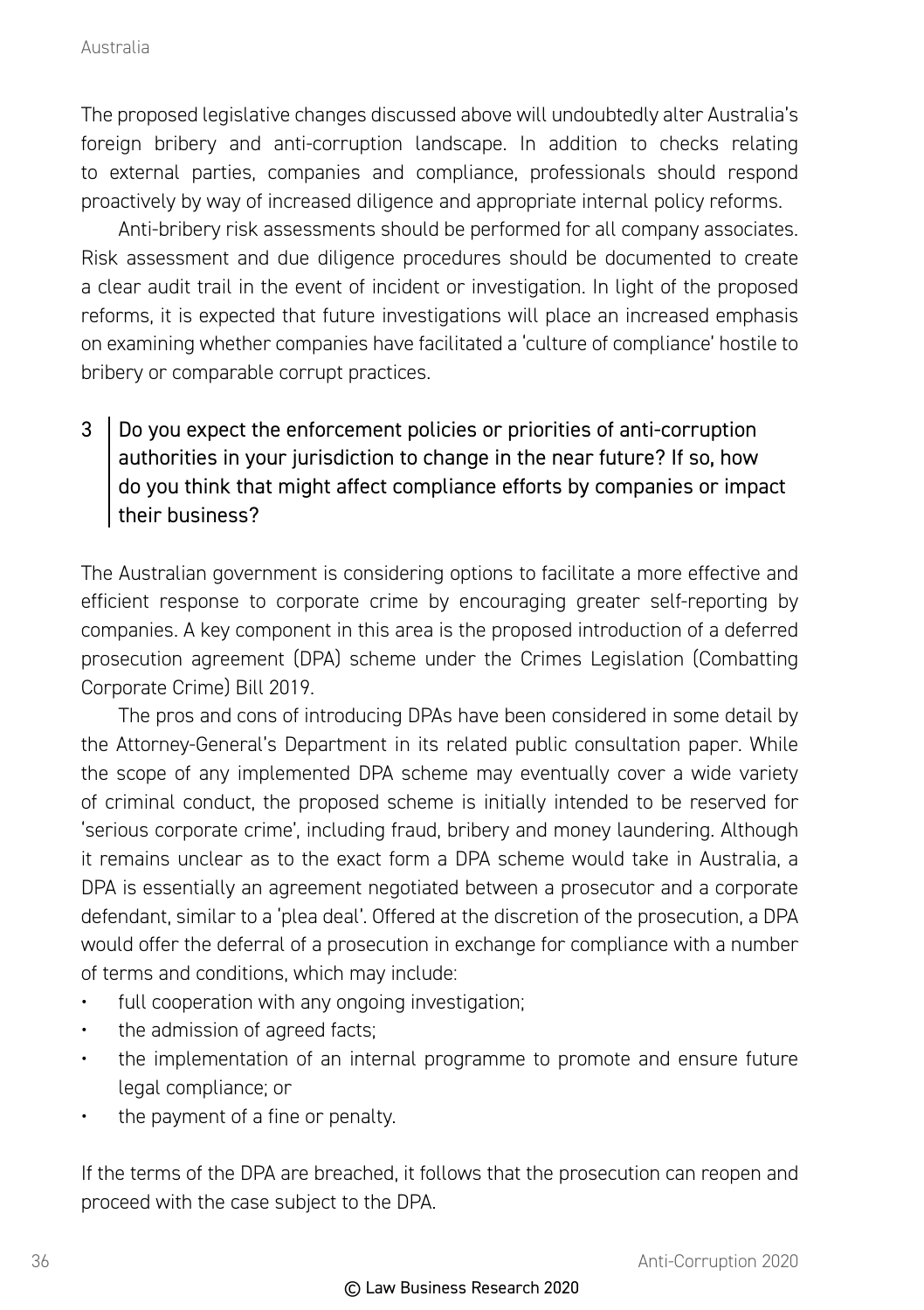

As discussed above, the Crimes Legislation (Combatting Corporate Crime) Bill 2019 is presently being considered in Parliament. If the Bill is passed, a DPA regime would become operational as soon as the legislation receives royal assent. Under the Bill, DPAs will be available for a range of serious corporate crimes, including foreign bribery, money laundering, fraud, breaches of sanctions laws and various criminal breaches of the Corporations Act. When considering the likely changes in law enforcement policy and procedure that may result from such changes, guidance can be taken from the United States and United Kingdom where established DPA schemes are currently operating.

Judicial consideration in these jurisdictions suggests that Australian corporations will need to not only have relevant anti-bribery policies and procedures in existence, but demonstrate that such procedures have been sufficiently implemented, communicated and 'embraced' by key stakeholders. Once implemented, such compliance procedures must be made subject to continued monitoring, training and review. The implementation of 'tokenistic' compliance measures will not constitute an 'all reasonable measures' defence and is unlikely to assist in DPA negotiations.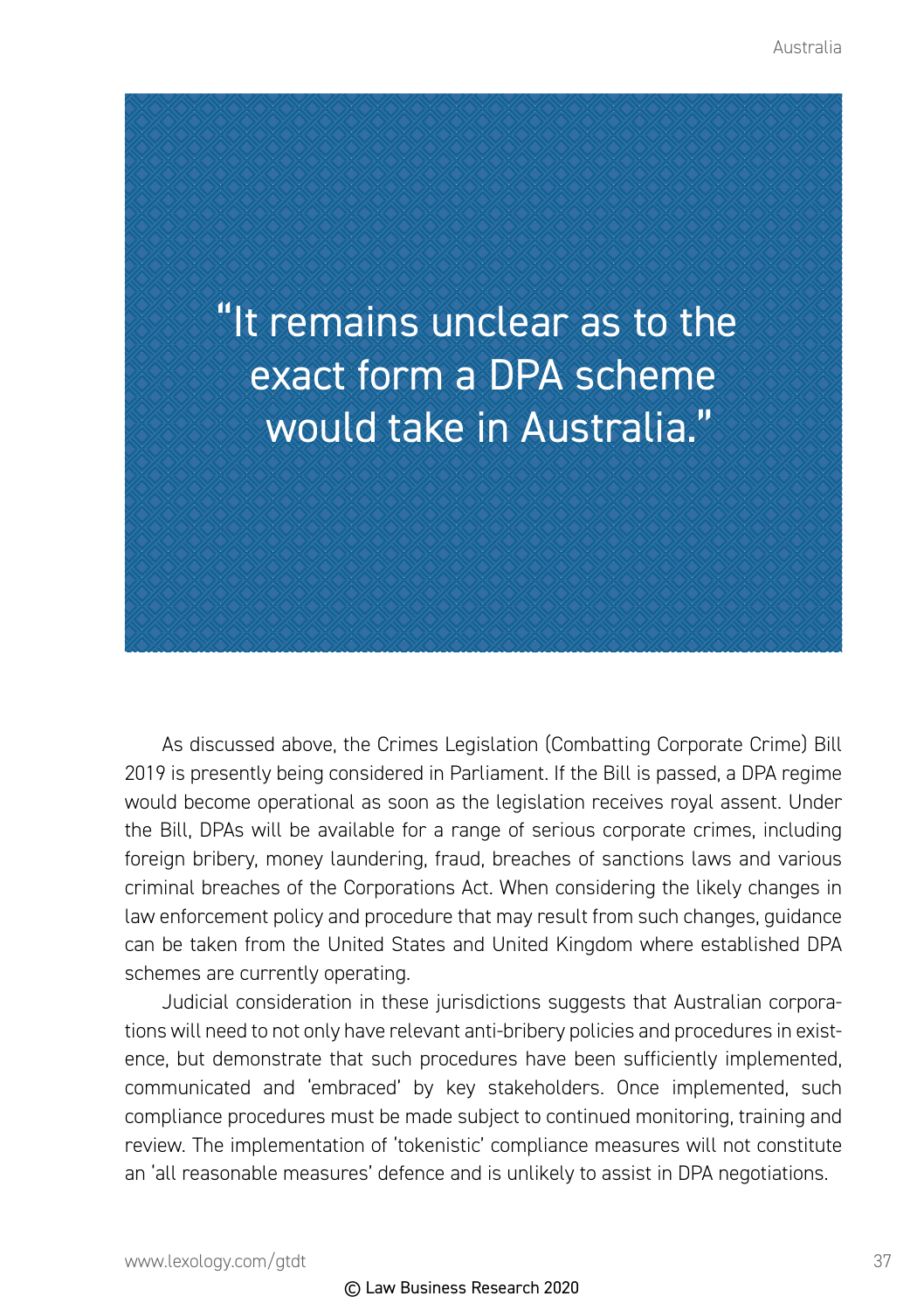

In the United Kingdom, only corporate bodies can participate in DPAs. In the United States, both corporations and individuals can enter into such agreements. Adding extra complexity, the Australian Constitution dictates that only Australian courts can exercise judicial powers. Courts must make an independent determination as to the appropriate course and cannot simply 'sign-off' on penalties agreed between the parties. As such, Australian DPAs would need to be characterised more in the manner of interim settlement agreements as opposed to final orders.

In my opinion, the intended deterrent effect of a DPA scheme is best achieved by permitting individuals to participate. Disallowing individual participation would disincentivise people who may have some personal liability or involvement in illicit activities from reporting corporate misconduct. This would, of course, be contrary to the intention of the newly implemented whistle-blower scheme discussed above.

There is also a risk that large companies, or the wider public, will view the introduction of a DPA scheme as a means for companies to 'buy their way out' of situations encompassing criminal wrongdoing. This, again, has the potential to undercut public confidence and the recent legislative changes intended to reinforce a greater level of corporate education in anti-corruption compliance.

#### © Law Business Research 2020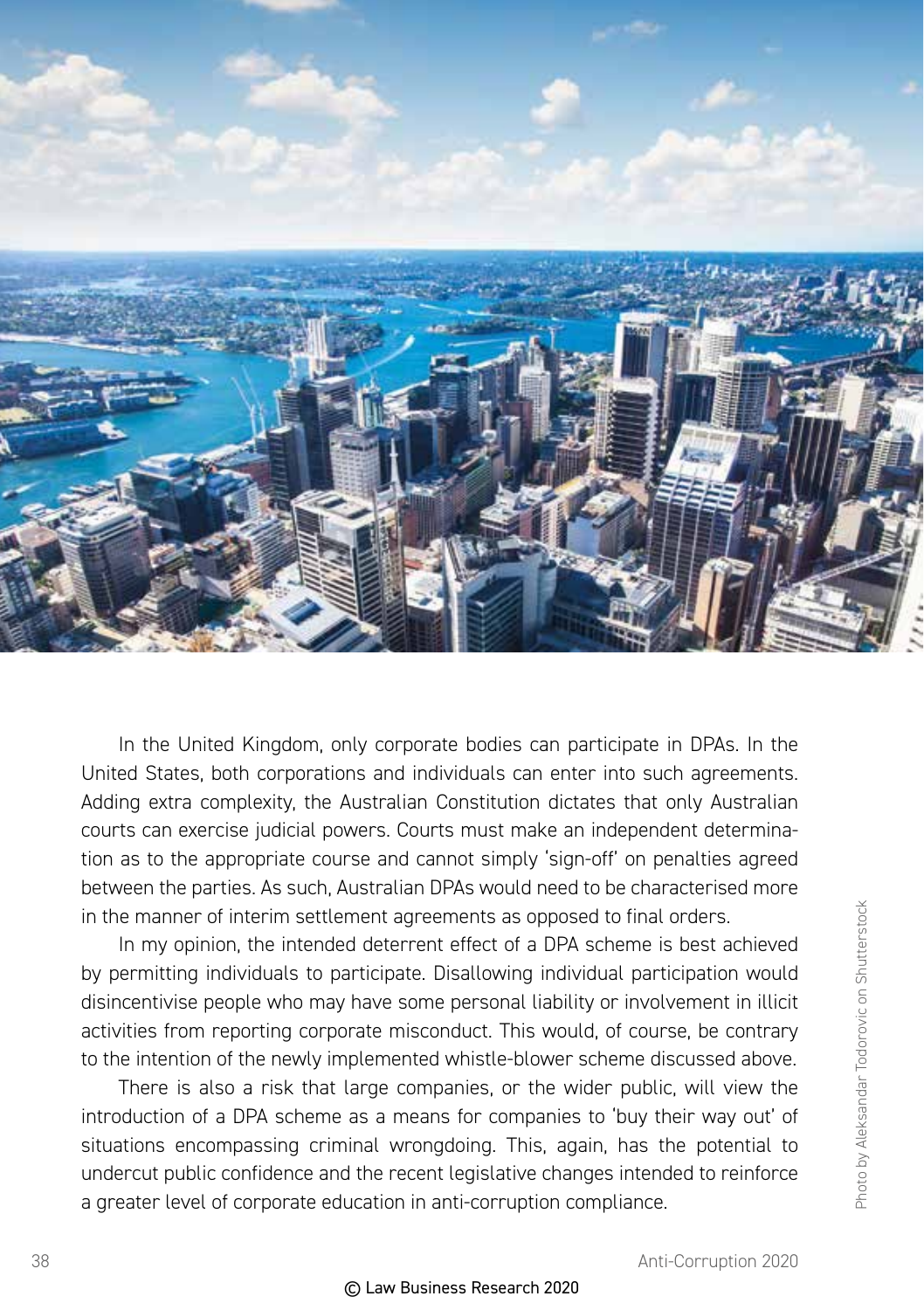In November 2018, the 35th International Conference on the Foreign Corrupt Practices Act was held in Washington, DC. The keynote speaker at this event was Lisa Osofsky, director of the UK Serious Fraud Office. In her speech, Ms Osofsky stressed that despite competing business pressures, there is now more pressure than ever for corporations to take responsibility for the actions of their agents and ensure anti-corruption compliance. Osofsky also reinforced that favourable dispositions, such as DPAs, will not be available to corporations who do not have sufficient compliance systems in place. When considering recent changes relative to offences such as foreign bribery in Australia, it can be inferred that a similar position will be adopted by Australian law enforcement and prosecution authorities.

Further guidance on compliance and interaction with the day-to-day running of business can be taken from the joint guidelines release by the AFP and CDPP. The guideline was prepared specifically in relation to self-reporting for foreign bribery and other related offences.

The joint guidelines provide a useful insight into the factors the CDPP will consider in deciding whether to commence a prosecution against a company who self-reports wrongdoing involving bribery or corruption. Factors include the following.

- The fact that the corporation has self-reported the conduct, as well as the quality and timeliness of that self-report (with the burden being on the corporation to demonstrate timeliness).
- The extent to which the corporation is willing to, and does, cooperate with any investigation of the conduct by the AFP and any subsequent prosecution commenced by the CDPP against others in relation to the conduct.
- Whether the corporation or related bodies corporate have a history of similar misconduct, including any prior criminal, civil and regulatory enforcement action or prior warning by law enforcement or regulatory bodies.
- Whether the corporation had an appropriate governance framework in place to mitigate the risk of bribery (including specific anti-corruption policies and processes) and the extent to which there was a culture of compliance with that framework.
- Whether the alleged offending involved, or was expressly, tacitly or impliedly authorised or permitted by, any members of the board or other high managerial agents of the corporation, and if so, how many.
- Whether the corporation has taken steps to avoid a recurrence of the alleged offending; for example, by dismissing culpable individuals and improving governance processes.
- If the corporation has taken steps to redress any harm caused by the offending: for example, by compensating victims; the fact of that action.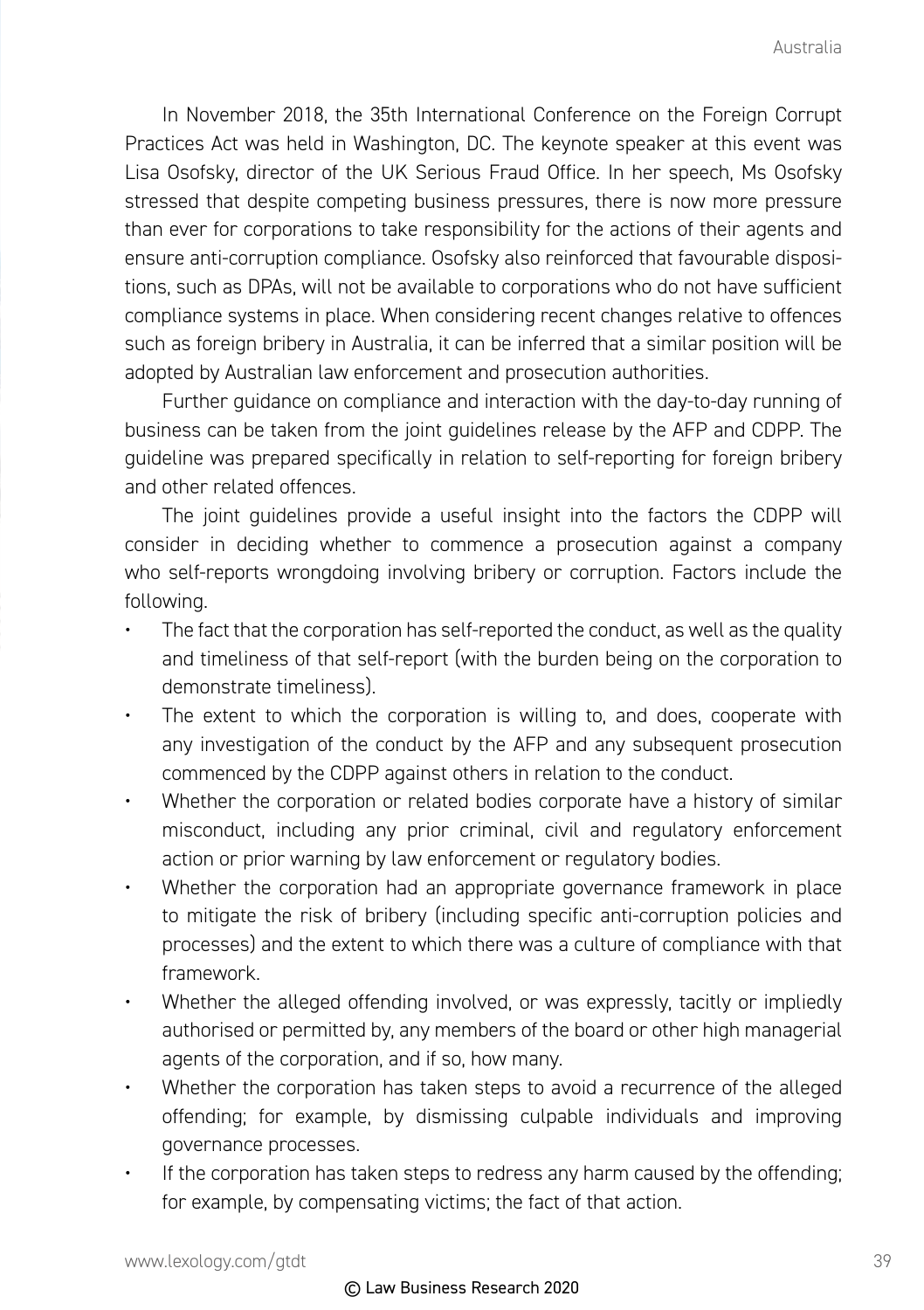- Whether the corporation has self-reported related offending in another jurisdiction and complied with any penalties or orders imposed by that jurisdiction and the nature of those penalties or orders.
- Whether the collateral consequences of any court-imposed penalty are likely to be disproportionate to the gravamen of the alleged offending by the corporation.

It can be assumed that comparable factors would be considered upon the introduction of a formal DPA scheme in Australia. Again, the need for companies to have an appropriate governance framework in place to mitigate the risk of bribery is vital if companies are to avoid liability. Such policies lower the risk of criminal wrongdoing taking place in the first instance, but also serve to protect the company from liability of the basis of an 'adequate procedures' defence.

The penalties for bribery and corruption offences can be severe. The offence of foreign bribery carries a fine of up to A\$18 million or alternatively a proportionate penalty calculated to reflect the benefits obtained from the criminal conduct. The proportionate penalty is three times the value of the benefit obtained and can exceed A\$18 million. If the value of the benefit cannot be obtained, a penalty of 10 per cent of the annual turnover of a company can also be imposed. Given the potential for such significant penalties to be enforced, it is not just ethically appropriate for companies to ensure anti-corruption compliance – it is also fiscally responsible practice.

 $4 \mid$  Have you seen evidence of continuing or increasing cooperation by the enforcement authorities in your jurisdiction with authorities in other countries? If so, how has that affected the implementation or outcomes of their investigations?

There has undoubtedly been a significant increase in recent years in law enforcement cooperation on both a national and international level. The rise of globalisation has caused a complete reinvention of the means that law enforcement agencies operate to tackle serious offences including bribery and corruption. Australian agencies are increasingly and commonly involved in cross-border investigations specifically implemented to combat crimes committed by corporations and individuals who engage in transnational commerce, including e-commerce. The strategic shift from 'as necessary' international collaborative operations towards proactive inter-agency action groups is consistent with the position set out in the 2017 Australian Foreign Policy White Paper (the White Paper). The White Paper expressly recognises the increased extraterritorial dimension of contemporary criminal practice and the fact that globalisation and technology impact not only legitimate business practice but also the means by which criminal syndicates and enterprises operate.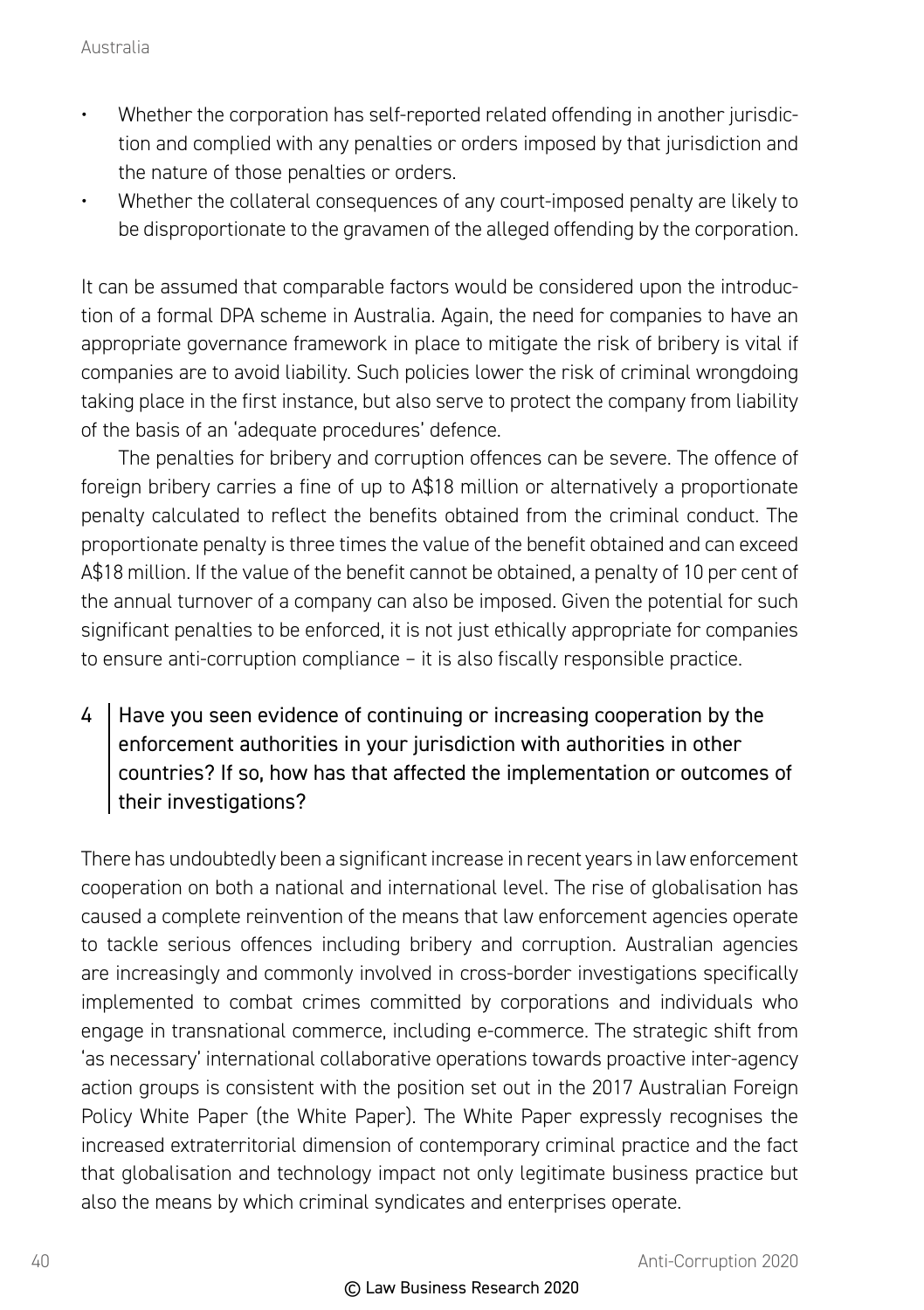"Evidence is gathered internationally by law enforcement bodies for domestic use on a far greater scale than ever before."

The December 2018 launch of the National Strategy to Fight Transnational, Serious and Organised Crime is consistent with the governmental observations set out in the White Paper and aims to develop existing Australian law enforcement agencies onshore and abroad, as well as increasing overall inter-agency collaboration. This is further evidence of an increased strategic emphasis on increased cooperation by enforcement authorities.

Anecdotally, I have observed a far greater prevalence in inter-agency cooperation in recent years and a comparable shift in the approach adopted by Australian and foreign law enforcement bodies in investigating serious crime including bribery and corruption. Evidence is gathered internationally by law enforcement bodies for domestic use on a far greater scale than ever before. This is evident not just in relation to Australian investigations but also by way of observable encroachment by foreign agencies who investigate persons residing in Australia.

Australian law enforcement agencies operate within formalised and specialised international task forces. In addition to our UN and OECD obligations, Australia operates as a member of the International Foreign Bribery Task Force, the G20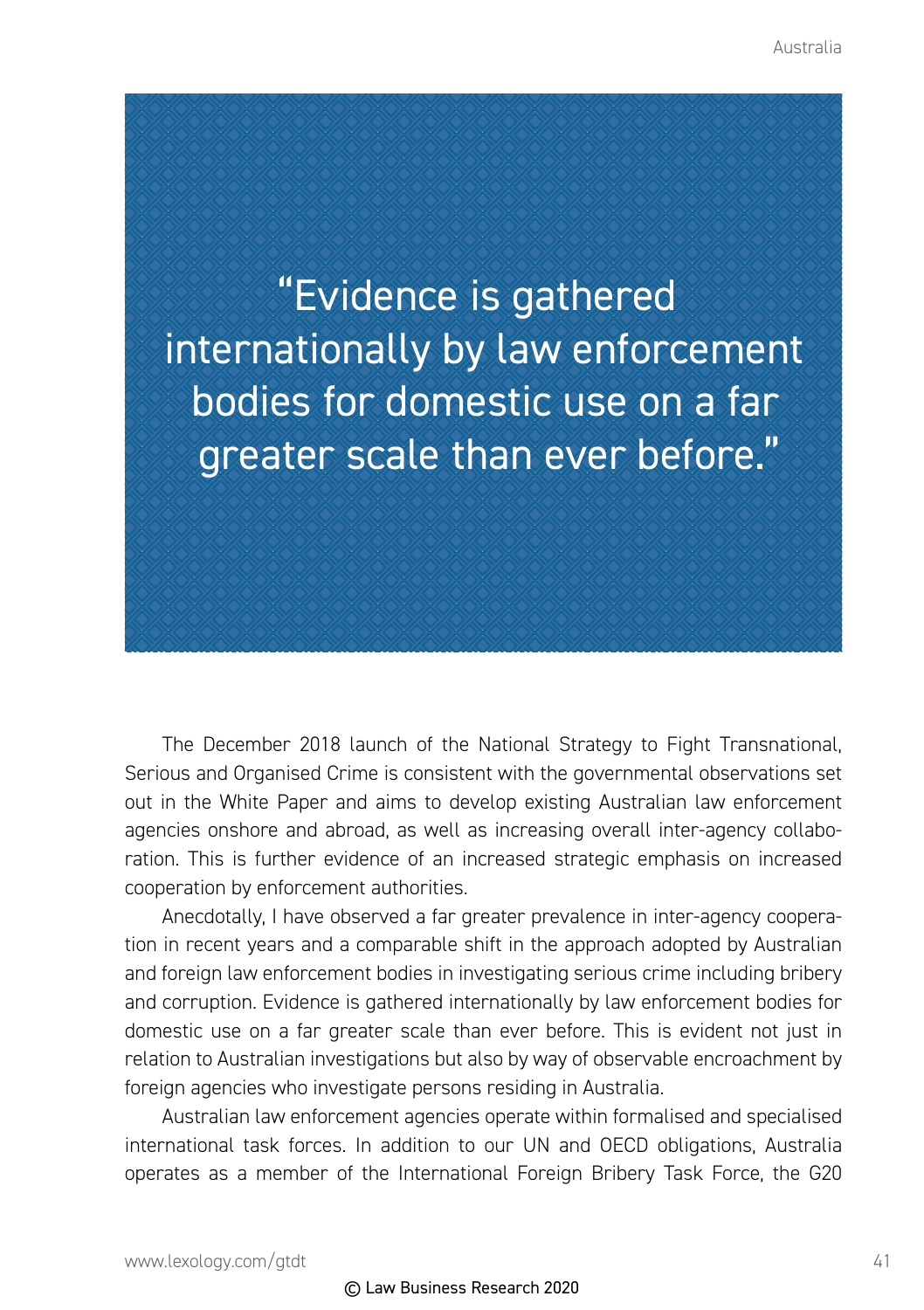Anti-Corruption Working Group and the Asia-Pacific Economic Cooperation Anti-Corruption and Transparency Experts Taskforce.

Memorandums of understanding (MOUs) set out the framework for collaboration between Australian agencies and foreign partners. For example, an MOU is presently in place between the AFP and Federal Bureau of Investigation that focuses on collaboration between the two entities in addressing terrorism, illicit drugs, money laundering, illegal firearms trafficking, identity crime, cybercrime and transnational economic crime by way of exchange of intelligence, resources and technical and forensic capabilities. In addition to informal agreements and MOUs, Australia's system of mutual legal assistance with foreign states is governed by the Mutual Assistance in Criminal Matters Act 1987. The mutual assistance scheme provides an express diplomatic channel by which international law enforcement partner agencies may request the assistance of the Australian government and Australian law enforcement agencies.

The agreements are generally bilateral, meaning Australian authorities can request comparable assistance from foreign law enforcement counterparts. Requests for assistance include the exercise of powers of search and seizure and the taking of evidence in the form of oral evidence or written statements. All assistance provided must be in accordance with domestic laws and contracting member states have the ability to refuse requests for assistance. When perpetrators of bribery or corruption offences attempt to abscond or evade prosecution by leaving the jurisdiction, Australian law enforcement agencies collaborate with global law enforcement and intelligence partners such as Interpol to locate and detain wanted persons. Wanted persons may be liable for extradition or return to Australia upon the request of Australian law enforcement agencies. Laws that govern extradition operate at both the domestic and international level. At the international level, extradition of Australia residents is governed by the Extradition Act 1988 (Cth).

Given the serious nature and penalties associated with Commonwealth corruption and bribery offences, extradition requests represent a means by which Australian law enforcement can compel the return to the jurisdiction of fugitives wanted for prosecution.

Such investigative and enforcement tools, as well as an increase in international cooperation, have had an observable impact on the investigation and prosecution of bribery and corruption offences. The 2019 OECD follow-up report on Australia also indicated that eight foreign bribery and corruption matters are presently subject to investigation, involving 31 persons of interest. Investigations and prosecutions in this area are increasing and this trend will continue in the foreseeable future.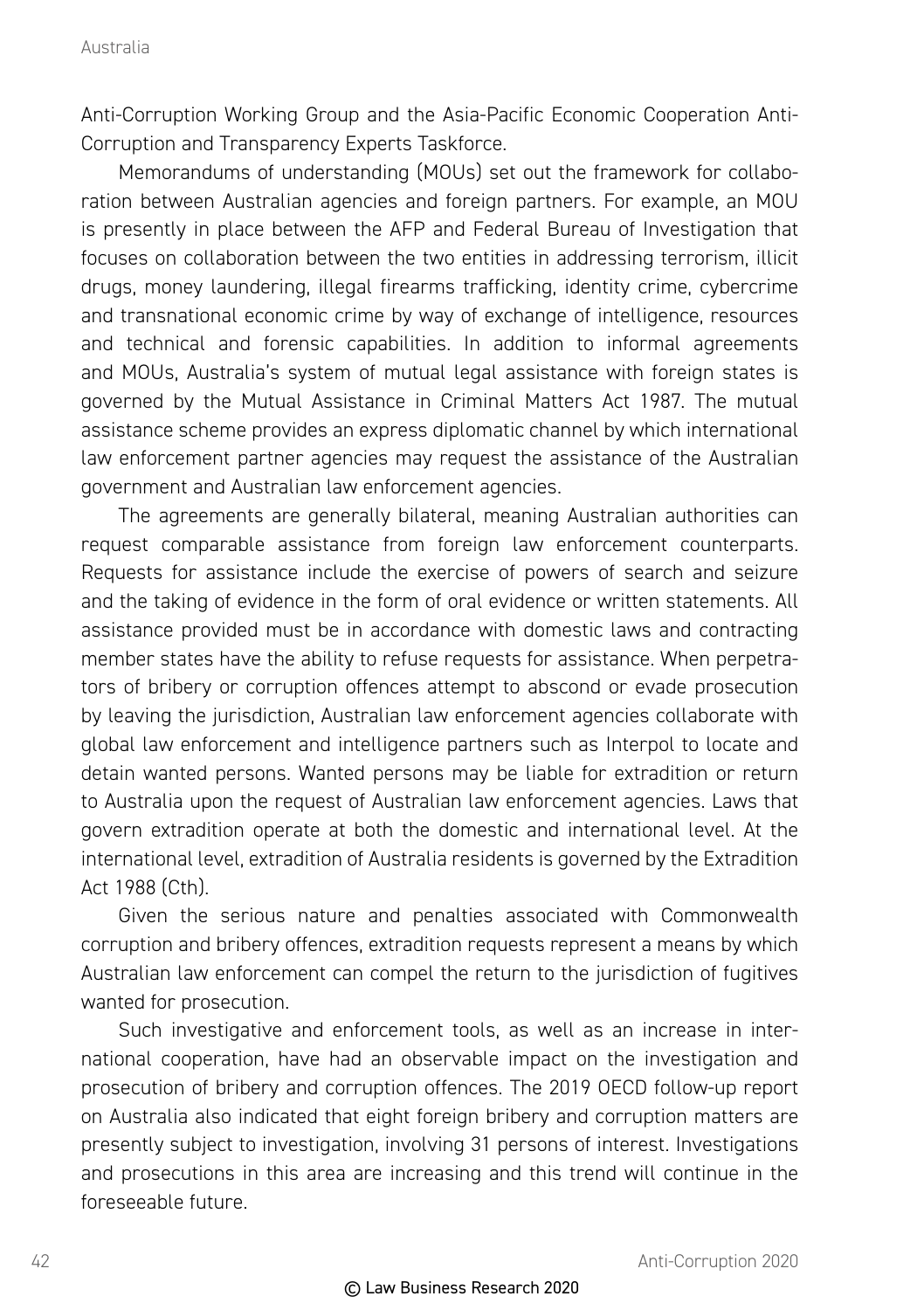

5 Have you seen any recent changes in how the enforcement authorities handle the potential culpability of individuals versus the treatment of corporate entities? How has this affected your advice to compliance professionals managing corruption risks?

Most importantly, companies need to be aware that they can be found liable for the actions of their employees and any other individual or entity deemed to be acting as an agent of the company. As with individuals, companies are prosecuted and sentenced in accordance with the provisions contained in the Crimes Act1914 (Cth).

 It is also expected that Australia's existing corporate liability regime will soon be subject to change. The Australia Law Reform Commission (ALRC) is presently undertaking a comprehensive review under terms of reference that indicate broad changes should be expected, aimed to simplify and strengthen the existing statutory provisions that attribute criminal liability to companies in Australia. Two key changes to the existing statutory scheme, proposed by the ALRC, are as follows.

Expanding the individuals whose conduct may be attributed to the corporate body from 'officers, employees and agents' to 'associates' acting on behalf of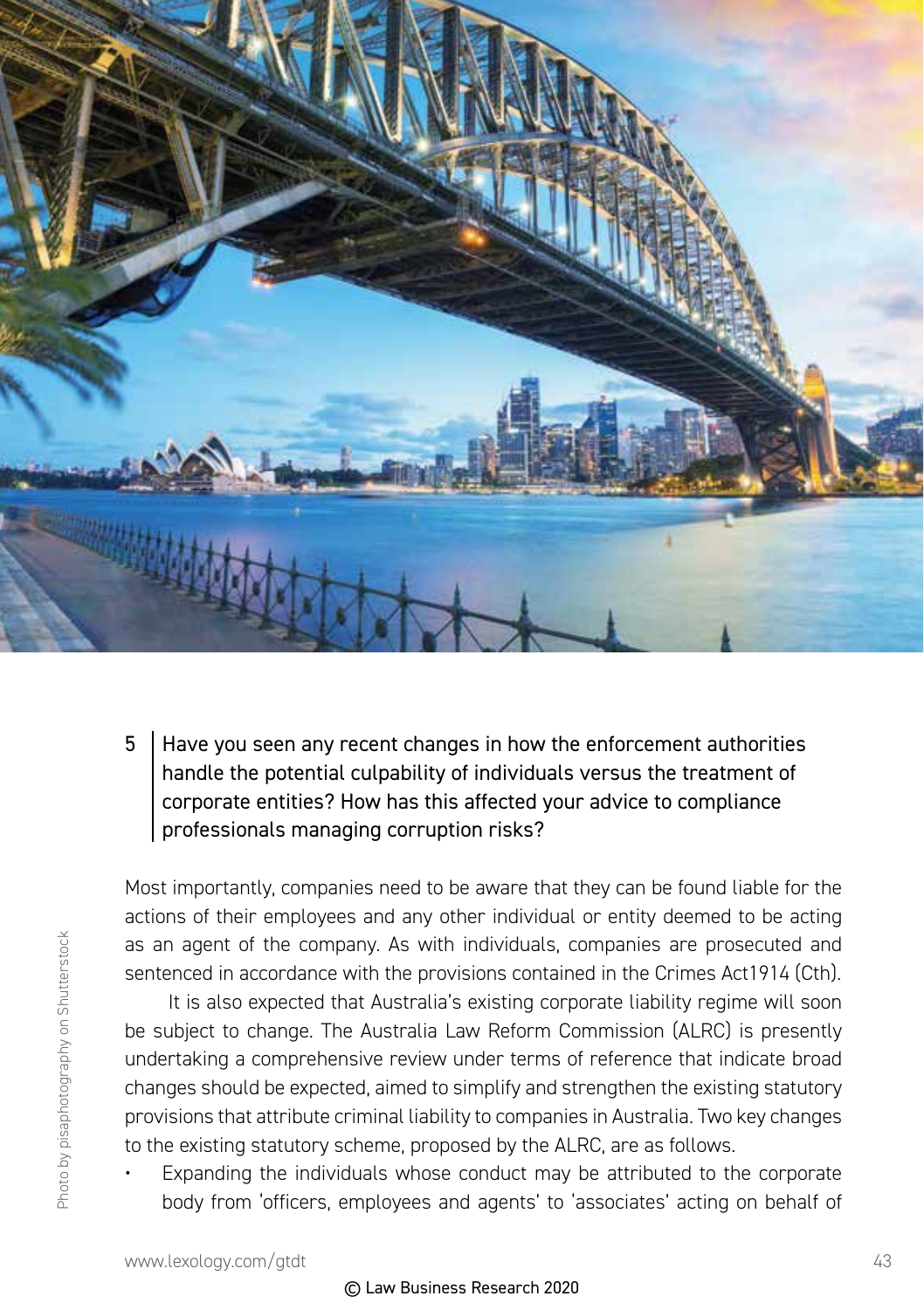

the corporation. An associate is proposed to be defined as 'any person who performs services for or on behalf of the body corporate'. Significantly, in addition to employees and agents, this may extend to parties such as contractors and subsidiaries.

The introduction of a due diligence defence, of which the legal burden of proof rests on the corporation. Currently a corporation may be either vicariously or directly liable for the actions of its employees, without necessarily having recourse to a due diligence defence in certain situations. The question of whether a corporation has in fact exercised due diligence is a matter of fact that can again be established using various modes of proof.

With regard to treatment, in my experience it is a common strategic decision for investigative bodies to prosecute companies in the first instance, prior to pursuing the individuals involved. Corporate bodies often provide a higher level of assistance and cooperation when compared to investigated individuals. One explanation for this is the greater degree of financial motivation for companies to restrict reputational damage and mitigate the potential penalty on sentence. For individuals whose liberty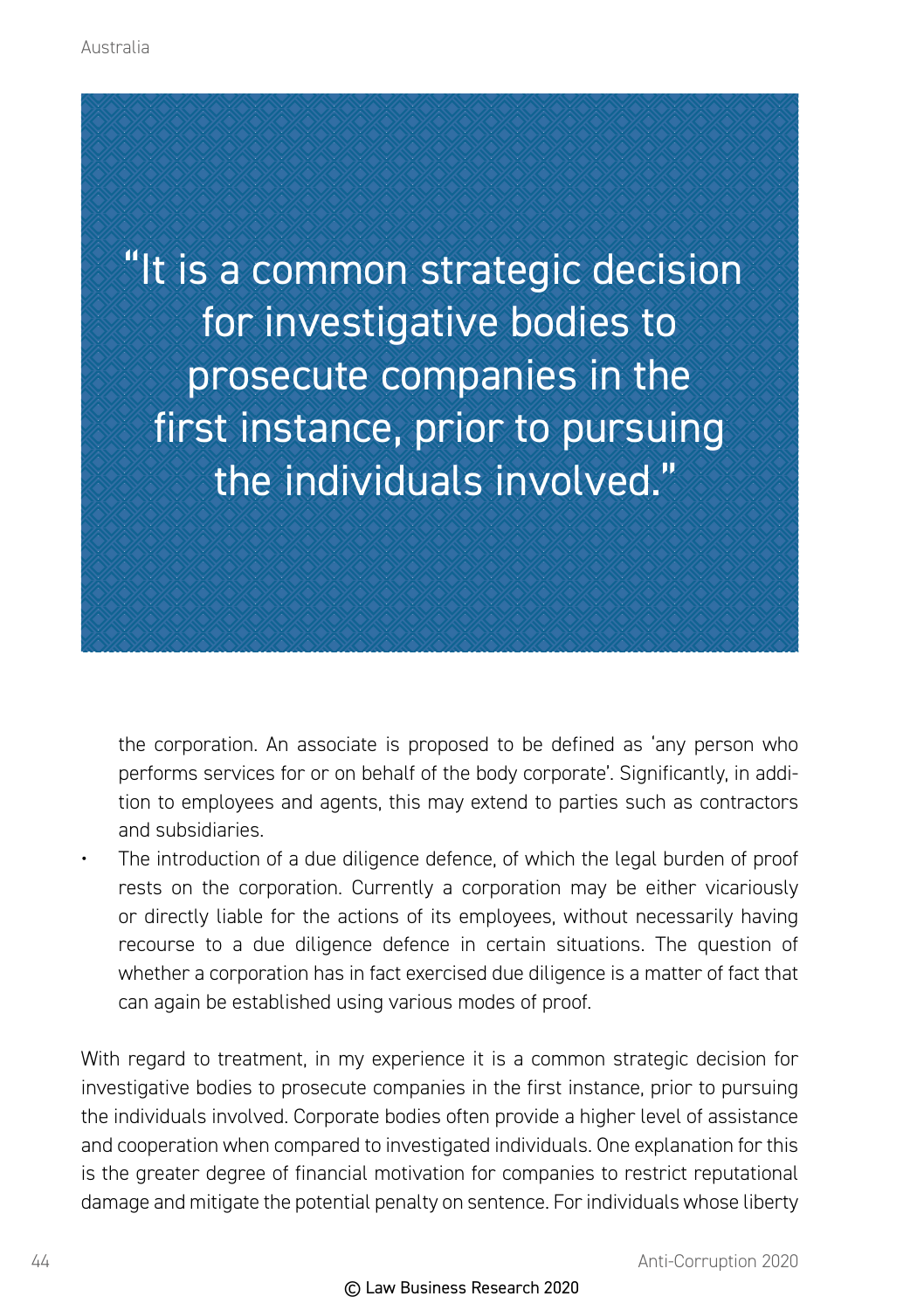is ultimately at stake, assistance is often less forthcoming unless the prosecution case is demonstrably strong.

For enforcement and prosecuting authorities, a cooperating target corporation can represent a significant investigative advantage. Corporate cooperation with authorities can assist in securing further prosecutions of individuals operating within the company's corporate structure. A cooperating target company means searches can be performed by law enforcement without the need for investigative tools such as warrants and subpoenas. Companies may facilitate employee interviews or help address investigative inquiries in relation to internal practices. Further, a company may waive privilege, allowing access to documents that would otherwise be unavailable to the investigating body.

As discussed in question 6, legislative changes will place an increased investigative emphasis on examining whether companies have facilitated a 'culture of compliance' hostile to bribery or comparable corrupt practices. Corporate practice in the area of anti-corruption and bribery will be placed under greater scrutiny than ever before. As such, my advice is twofold. First, compliance professionals must ensure that comprehensive and robust anti-corruption and bribery policies and procedures are introduced, maintained and reviewed at regular intervals. Second, such internal controls should be implemented without exception in relation to not just a company's direct employees but also to contractors, intermediaries, agents and business partners operating in Australia or overseas.

#### $6$  Has there been any new quidance from enforcement authorities in your iurisdiction regarding how they assess the effectiveness of corporate anticorruption compliance programmes?

The Attorney General's public consultation paper, relating to the proposed amendments to the foreign bribery offence provision, proposed that the relevant government minister would be required to publish guidance on the practical steps companies are expected to prevent their present its employees, agents and contractors from engaging in foreign bribery and comparable corrupt practices. As we await the introduction of this legislation, the Australian Trade and Investments Commission (Austrade) has published the Anti-Bribery & Corruption (ABC): A Guide for Australians Doing Business Overseas. This framework represents the most comprehensive governmental compliance guideline presently available. No comparable guideline has been published by Australian law enforcement authorities to date.

The 12 steps to anti-bribery and corruption compliance detailed in the guideline document are:

commitment from the top;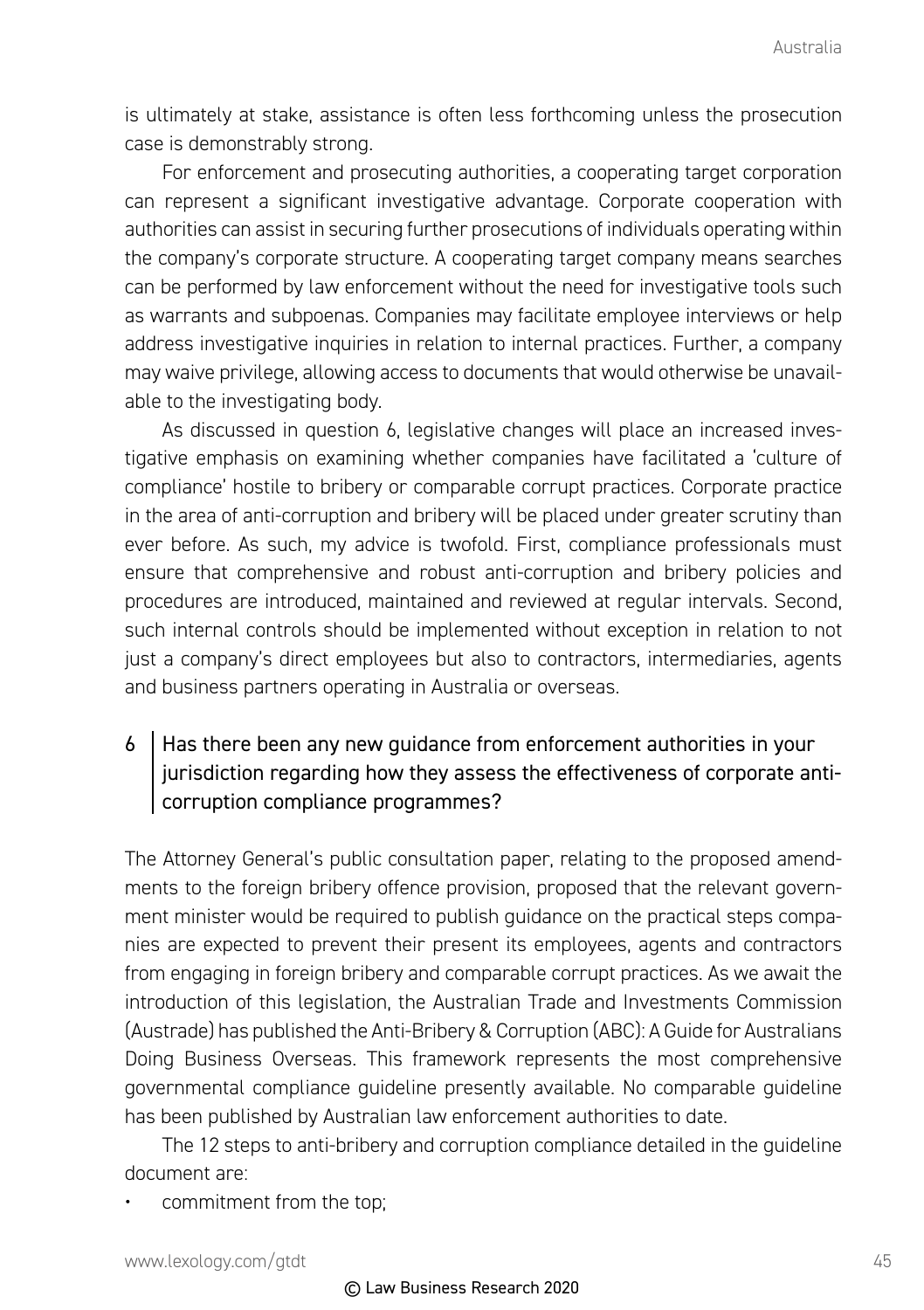

- design a programme;
- oversee the programme;
- draft your ABC policy;
- develop detailed policies and processes;
- apply your programme to business partners;
- have internal controls and keep records;
- communication and training;
- incentivise ethical behaviour:
- seek guidance, detect and report;
- address violations; and
- review.

Austrade has also published a guide relating to the assessment of programme effectiveness titled Austrade Guide to the Meaning of Adequate Procedures. Drawing heavily on prior judicial consideration of the meaning of adequate compliance procedures in the United States and United Kingdom, the report identifies the following factors relevant to the determination as to whether a company has

#### © Law Business Research 2020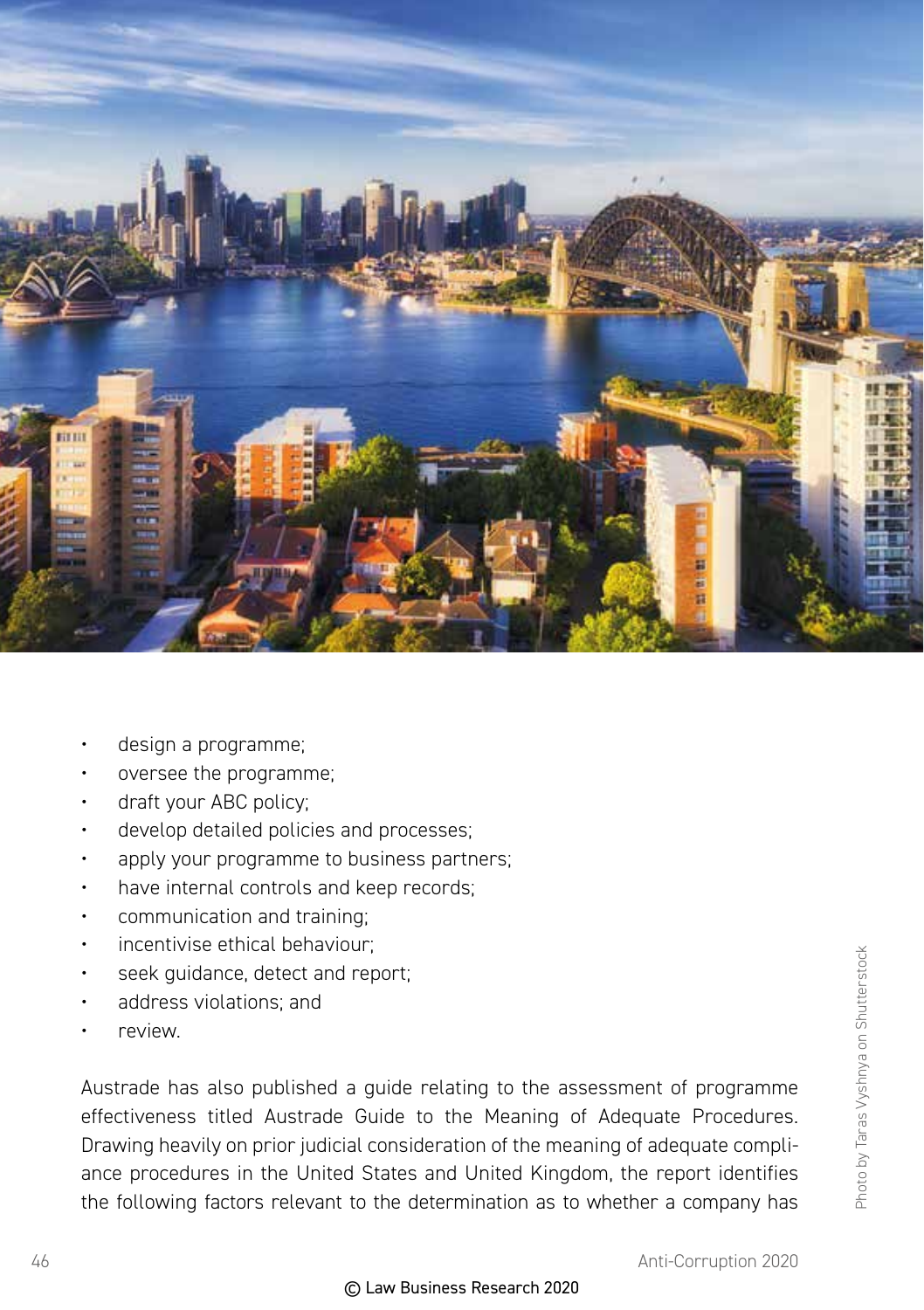taken sufficient steps to prevent the commission of a bribery offence. These factors are listed as:

- a 'culture of compliance' and genuine engagement with anti-bribery obligations;
- quality of policies and training;
- dedicating a role to focus on compliance with anti-bribery obligations;
- record-keeping;
- recognition of higher risks in some jurisdictions;
- monitoring of subsidiaries; and
- independent evaluations.

#### $7$  How have developments in laws governing data privacy in your jurisdiction affected companies' abilities to investigate and deter potential corrupt activities or cooperate with government inquiries?

In Australia, unauthorised access to computer systems is criminalised by both state and federal legislation, although access to employee work systems is commonly provided for in employee contracts of employment. Similarly, a company subject to a government agency inquiry can generally direct its employees to cooperate in an investigation. All officers and employees should subsequently seek independent legal advice on potential personal criminal or civil liability. While a company cannot compel an employee to cooperate in an external investigation, failure on the part of an employee to cooperate, including providing access to work-related data, may represent a breach of their employment contract in certain circumstances.

The Workplace Surveillance Act 2005 (NSW) (and uniform legislation in all other Australian states and territories) restricts the use of both overt and covert forms of surveillance of an employee by employers and other members of the public. Surveillance can include computer surveillance in instances where corruptionorientated offences are suspected. Significant penalties are imposed for breaches of the act, including imprisonment.

Conversely, the Australian Securities and Investments Commission, the Australian Competition and Consumer Commission and the Australian Taxation Office all have, in some form, compulsory powers that can require individuals and companies to produce documents and information. Upon the valid issuance of a notice to produce by an empowered agency, there is no privilege against self-incrimination and failure to comply with the terms of the notice may represent an offence in itself. While the AFP has no comparable powers of compulsory production, it commonly operates as part of joint-agency investigations with the above bodies.

Powers to compel production of documents are not limited or eroded by Australian data protection or privacy laws, although requesting agencies have the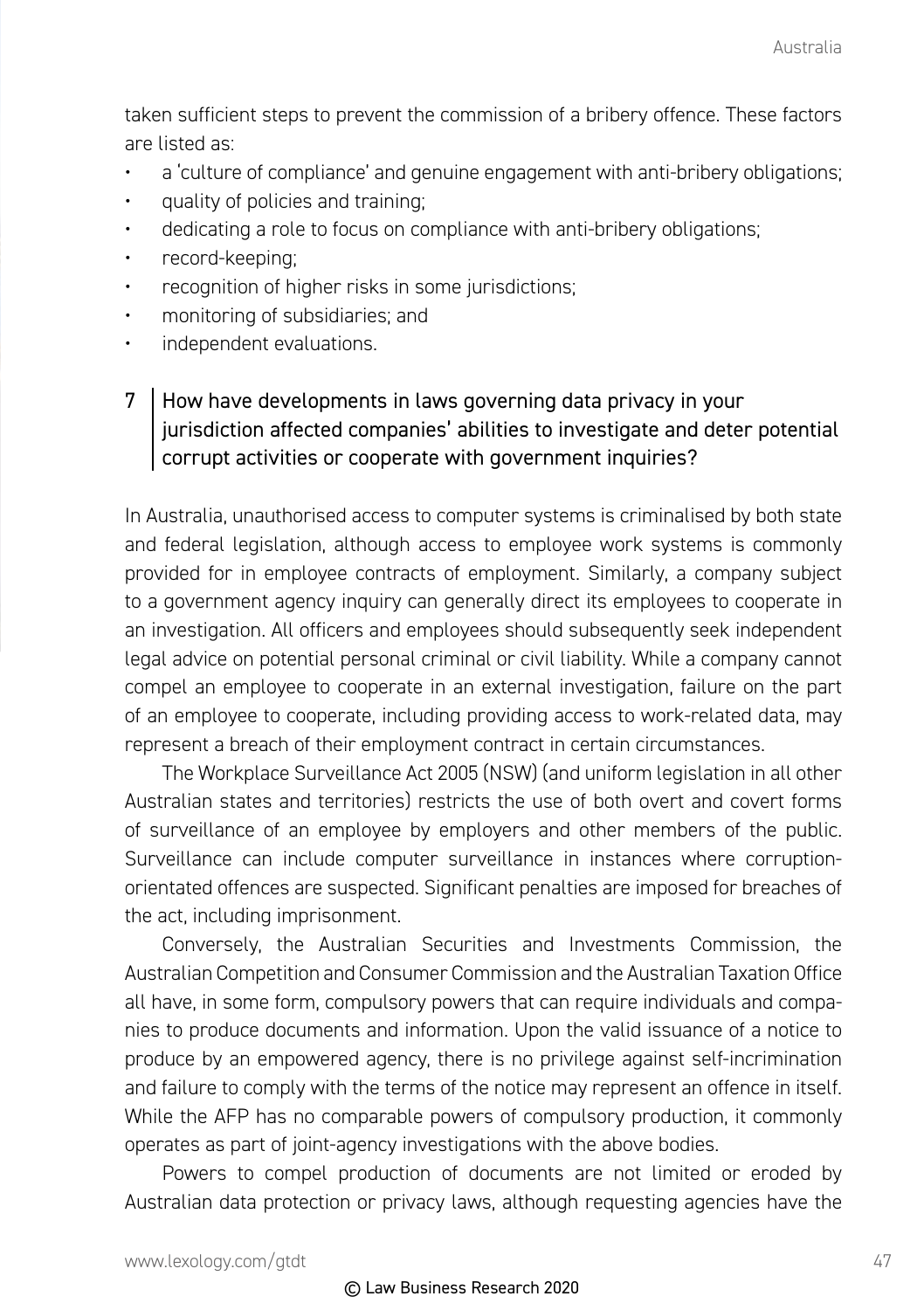obligation to protect personal and confidential information upon receipt. A number of well-established legal investigatory powers are deployed by law enforcement authorities during anti-bribery and corruption investigations. These powers can include the issuing of search warrants and the seizure of IT equipment for forensic analysis and decryption.

Section 3LA of the Crimes Act 1914 (Cth) also provides law enforcement authorities a mechanism by which a person must provide information or assistance that is reasonable and necessary to allow a constable to access data held in, or accessible from, a computer or data storage device that is on warrant premises or that has been moved to a place for examination. In the event that material produced is later relied upon in court, redactions can be sought to protect the release of certain personal information.

#### Dennis Miralis

dm@ngm.com.au

#### Nyman Gibson Miralis Sydney www.ngm.com.au

48 Anti-Corruption 2020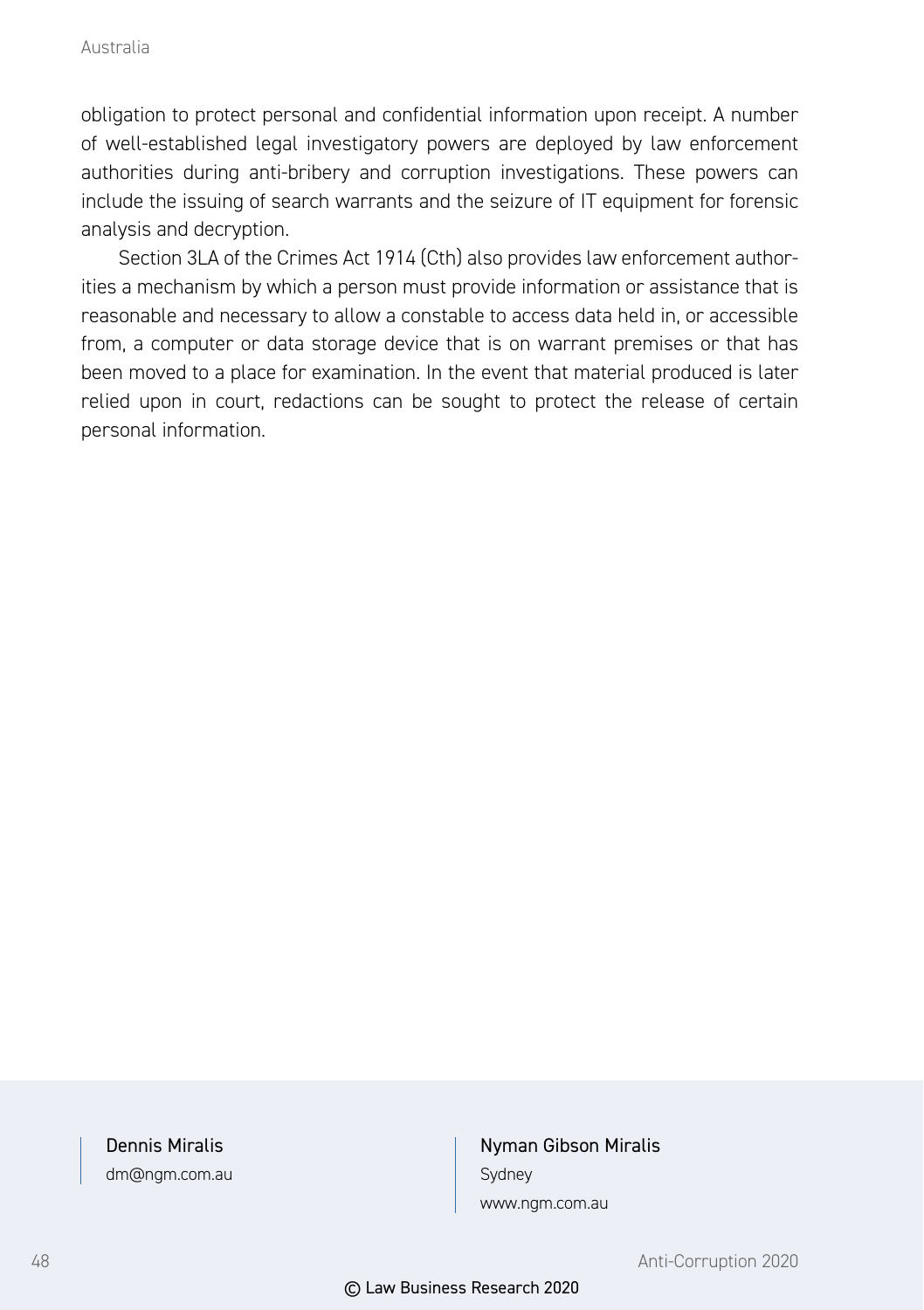### **The Inside Track**

What are the critical abilities or experience for an adviser in the anticorruption area in your jurisdiction?

It is necessary that advisers and legal representatives be aware of the evolving law enforcement landscape in which the individual or target company operates. Specific knowledge and experience dealing with mutual legal assistance requests, Interpol notices and compulsory examinations is increasingly necessary. An in-depth understanding of traditional investigative practices is also essential to protect the interests of individuals and corporations subject to investigation.

#### What issues in your jurisdiction make advising on anti-corruption compliance challenging or unique?

Many jurisdictions within the Asia-Pacific region have significant anti-corruption vulnerabilities. These vulnerabilities were evidenced in the recently published 'Note Printing and Securency International Prosecutions'. Australia is presently investing unprecedented resources and implementing significant law reform measures in an effort to combat domestic vulnerabilities to corruption as well as vulnerabilities evident in neighbouring jurisdictions. The use of unprecedented coercive powers by Australian law enforcement bodies in investigation of serious offences, and the subsequent flow-on effects relevant to a suspect's right to silence in criminal proceedings, is also an ever-expanding issue in corporate investigations.

#### What have been the most interesting or challenging anti-corruption matters you have handled recently?

Recently, our firm advised in proceedings where our client was investigated for significant allegations of bribery and corruption leading to a trial and conviction in a state in the Asia-Pacific region. We were tasked with assessing whether the criminal trial process that was undertaken accorded with generally accepted international standards of fair trials and human rights. In this particular case, as the country had recently suspended its democratic institutions under national emergency laws, aspects of the manner in which the investigation and prosecution of the offender were undertaken involved identifiable shortcomings and potential breaches. Such cases are extremely challenging and raise complex questions of local criminal law and international human rights law. The matter is still before the courts as an appeal.